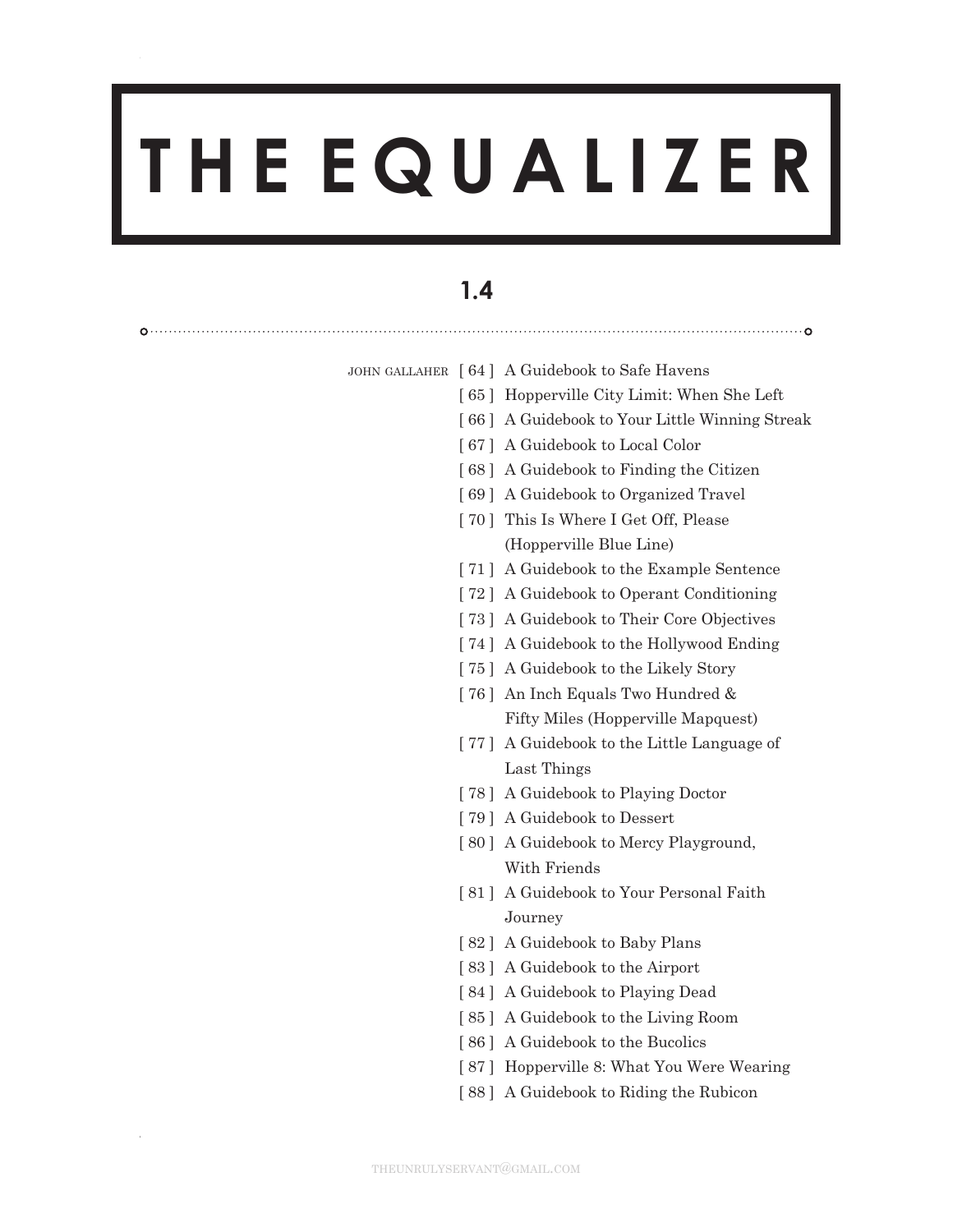#### *a guidebook to safe havens*

It was long past the middle of the afternoon when our driveway begins in Glen Cove. The years passed. Adam joked freely with Rosie. The babysitter, on the other hand, was stolen by Gypsies and not heard from again. Interspersed throughout Adam's life were other events. Bucky progressing with his painting. Bucky shaving his beard and dressing more European. Adam was nevertheless not contented. The daughter of simpletons, Buffy arrived and told her story. No dear, we say, 'on the horns of the altar' is a good thing. You're thinking of 'dilemma.' Like when you cut yourself, or how you escorted aunt Amy to the garage with the object of putting her in her Plymouth Reliant. Nearing ninety, she was often helped to ride in some conveyance. We'll have more views tonight on the moments of innate disconnectedness, as Buffy hasn't yet told Adam she's with child. And no one's trusted her since she mentioned that movie at the film party. That's all, except for the orchestra that's following us around. I'd prefer more intimacy, Bucky said, maybe a quartet or something. And the guides as well are jaded, though picturesque. They're expecting a letter from France, in French, they say, visible from windows, porches, and loggias. Other than that it's all just geology. The evening wasn't a great success either. The light was rotten. And the best view was from the bathroom. It was hard going, with Bucky and his easel taking up so much room. And with the orchestra and all. What's more, we had no idea why we were going up it, Bob and Carol added. A rather boring couple, we toured them all afternoon with no respite. Later it was decided we'd go for a nice walk in the fog. And this time we'll do some cantering.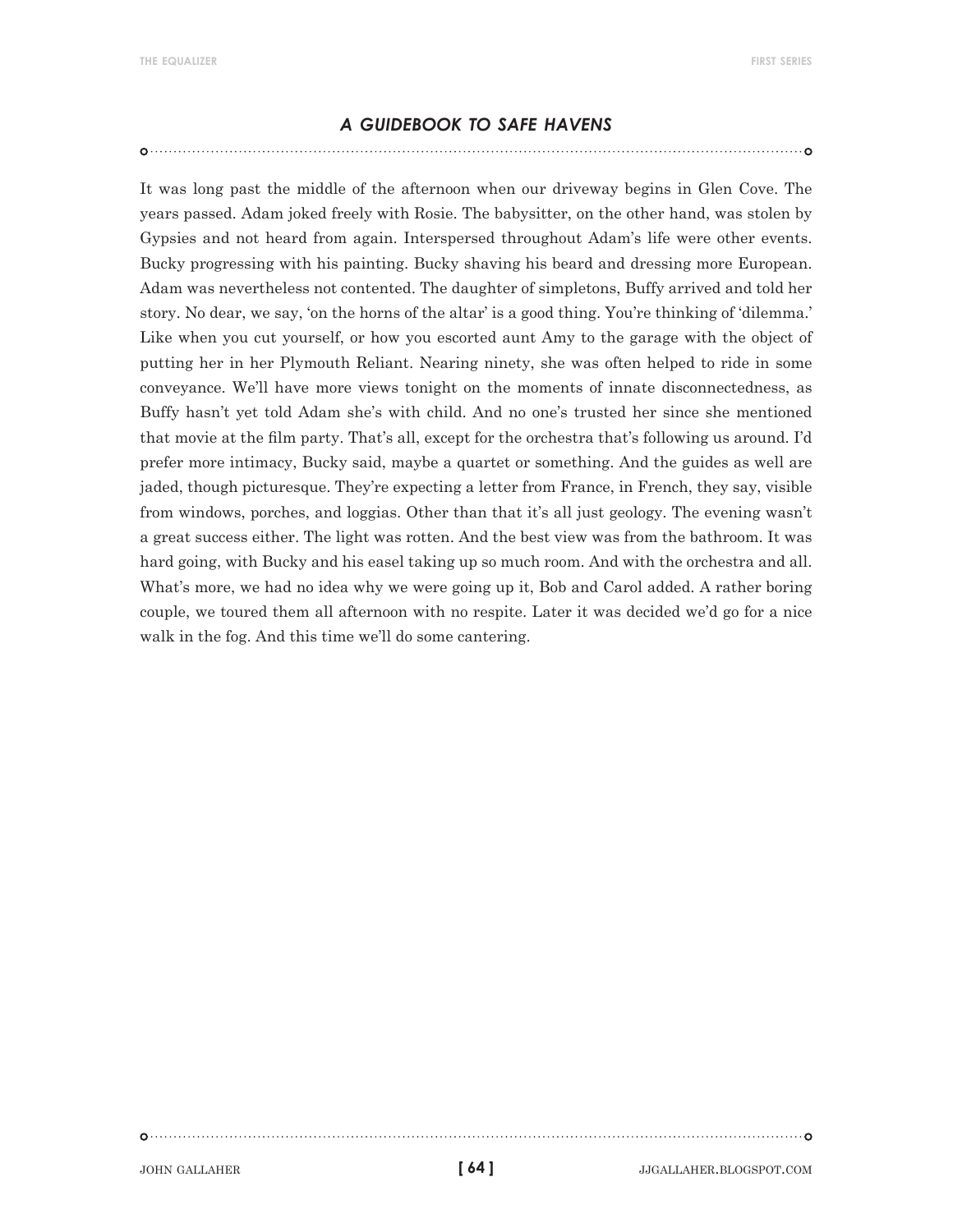#### *hopperville city limit: when she left*

She was 21-years-old when she left her adoptive home in Kansas and headed to Missouri, and it broke his heart when she left him for good. It's too quiet, and I can't stop thinking about her. When she left—with an inappropriate silver tankard as a parting gift—it was clear that she was going to become a very high flier indeed. I would have liked thunder when she left, given how the book's saucy seniors mirror her own search for love in later life. Some time after that she meets a troubled young man named Bucky, which changes her life. And I would have taken care of her the rest of her life had she stayed, but when she left she took responsibility for herself with her. And then she's in love with the most unexpected person, much to the surprise of her family. When she left, she formed long shadows across the floor. And I want to talk to her all of the time. I stood there for some time thinking that there must be something I can do to help. She was with her friends last night in Chico and I just wish I was there. The kids teased me for a week and then quit. I know nobody thinks that this should matter to me, but she was very important in my life. Men who remember her all agree that she always made her own bed every morning, but had a habit of taking an ashtray or towel with her when she left. She was quickly distracted from her problem when she left the shower. He had already come out of his bath and was fiddling with the DVD player. She says that she protested, that she ran out of the bedroom crying about love, but they convinced her to come back in. When she left St. Catherine of Siena, she appeared to be unaware of where she was and what had occurred in the car. When she left, Adam reportedly mused aloud whether she was old enough for the job. It's high summer in Hopperville. And I just can't help but feel she's going to forget me.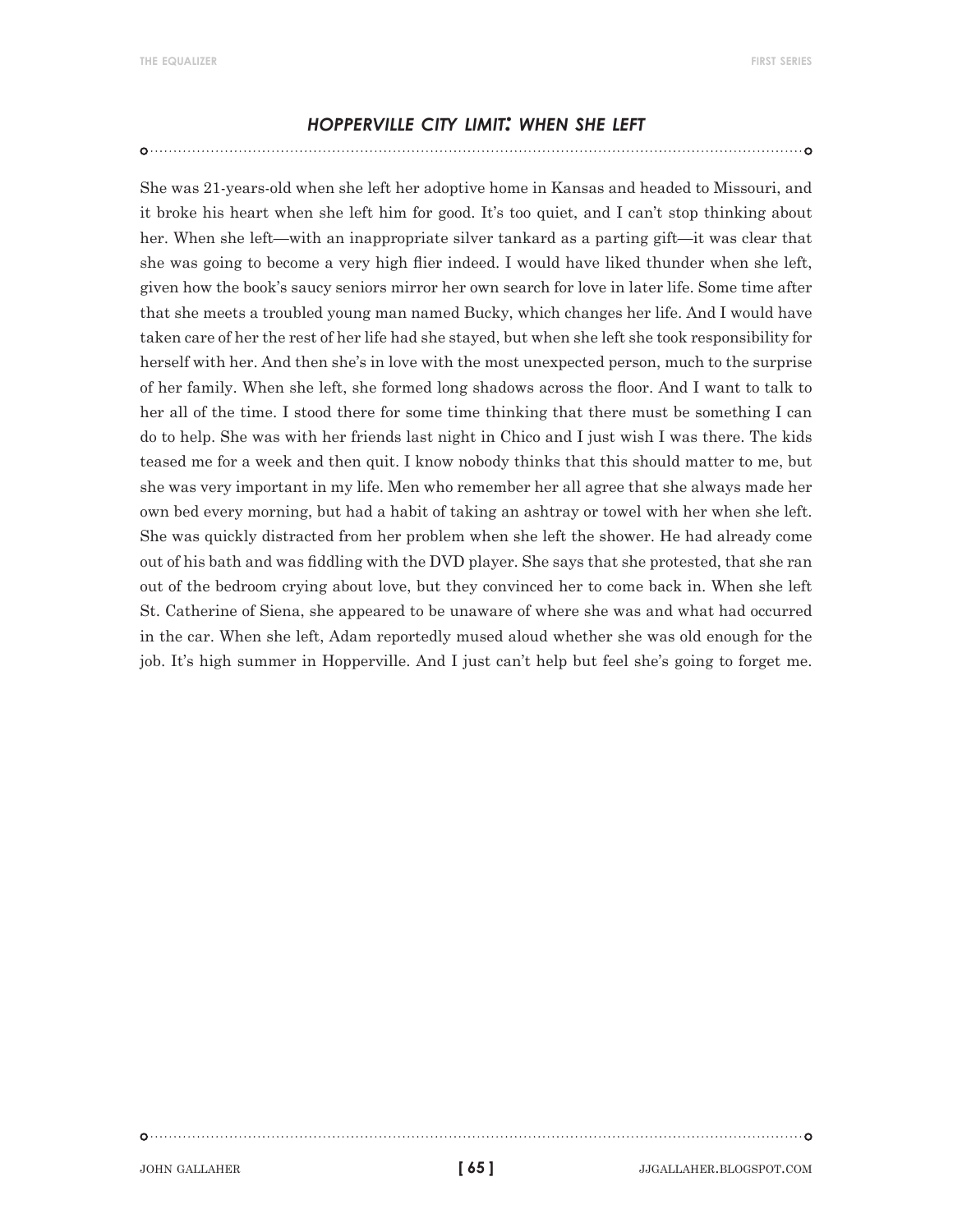#### *a guidebook to your little winning streak*

It's been several years since I began leading the life of the gentleman enthusiast, there on the balcony with blinking lights across the horizon. And our travels have been far and buoyant, with interesting cocktails for all concerned. The depraved and boozy people, as they say. In fact, their commentaries are elegant on the subject. And they say Hopperville's partly unreal, though which part they're still debating. No doubt it's the weather. It's like that sometimes, the way we sound a little tinny in the labionasals. Or the way complaining about our poverty seems to be for them a habit. And Jhané's jealous, of course, she's been trying to cultivate a habit for ages. I even brought myself a glass of water once, she says, and this just doesn't cut it, as I sat for over a half hour bawling my eyes out, and it's still no use. It's been several years since I began writing all this down, amid a mass of brilliant, almost psychedelic prescriptions. I'm a talented writer. I can even write while walking. They've seen me do it several times. And I stared at the void once myself. It didn't do much good. And now I've gotten to the point where I can meet no more people. Oh, I say, excuse me. I think I left something on back in the Reagan administration. And the man in evening dress close to the hors d'oeuvre tray, but concealed from us by a bit of fern, yes, you too . . . and the wreck in the fishbowl as well. Anyway, don't pay the ransom. I think I've figured a way out.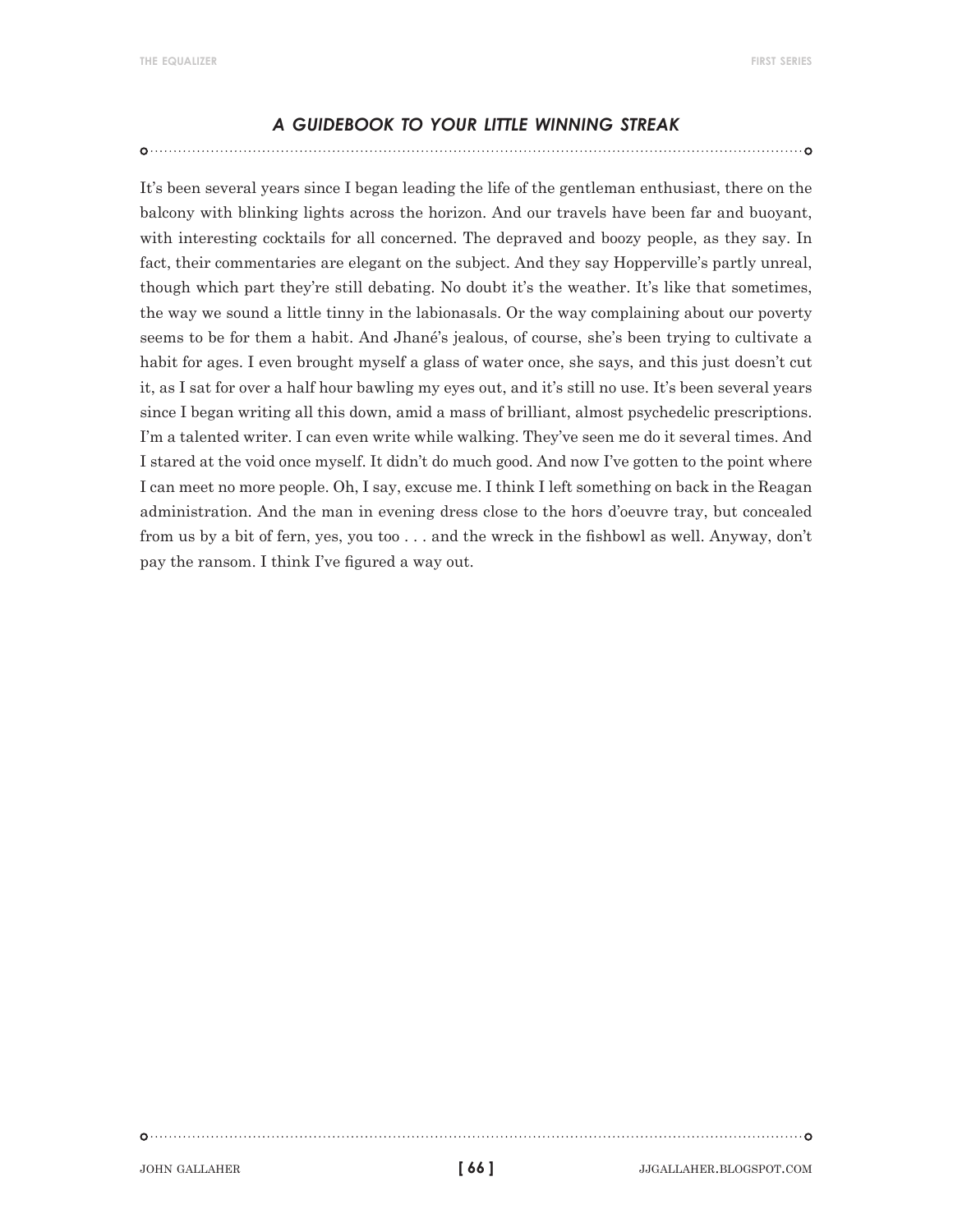#### *a guidebook to local color*

A small-time flop of a used car salesman and a bevy of baby birds are interested in model aeronautics. I think so at least, as this model plane enthusiast very carefully is building his plane out of microfilm. An eccentric, to be sure, he has an enormous mouth with strong, dangerous-looking teeth. And then there's Jhané. A proper librarian, she set out for the once proud city of Nebuchadnezzar. She's a vegetarian, and spends much of her time floating in the river with her nostrils and eyes just above water. This is truly a remarkable feat of native engineering, we thought, from a respectable distance away. A city mouse and a country mouse, we've no intention of staying long. But don't worry, this bug-eyed, open-mouthed piece of illtemper's only Chester. The pathetic little urchin's being taken by his father to the Niang-Niang festival, where one boy holds a handkerchief to show the force of the air, while another boy protects his ears from the noise. The enthusiast is undaunted, though, turning a sort of ghostly blue of unexplainably varying hues. It has to do with the sea, the librarian said, still hoping to see the bead-stringers of Venice, and other new things in the near future. Things are different there, you know, they have water fountains in their bathrooms. A pleasant pastime, we acknowledged. You'll notice us on arrival, we're the ones looking out of the windows, up at the sky. Blinking.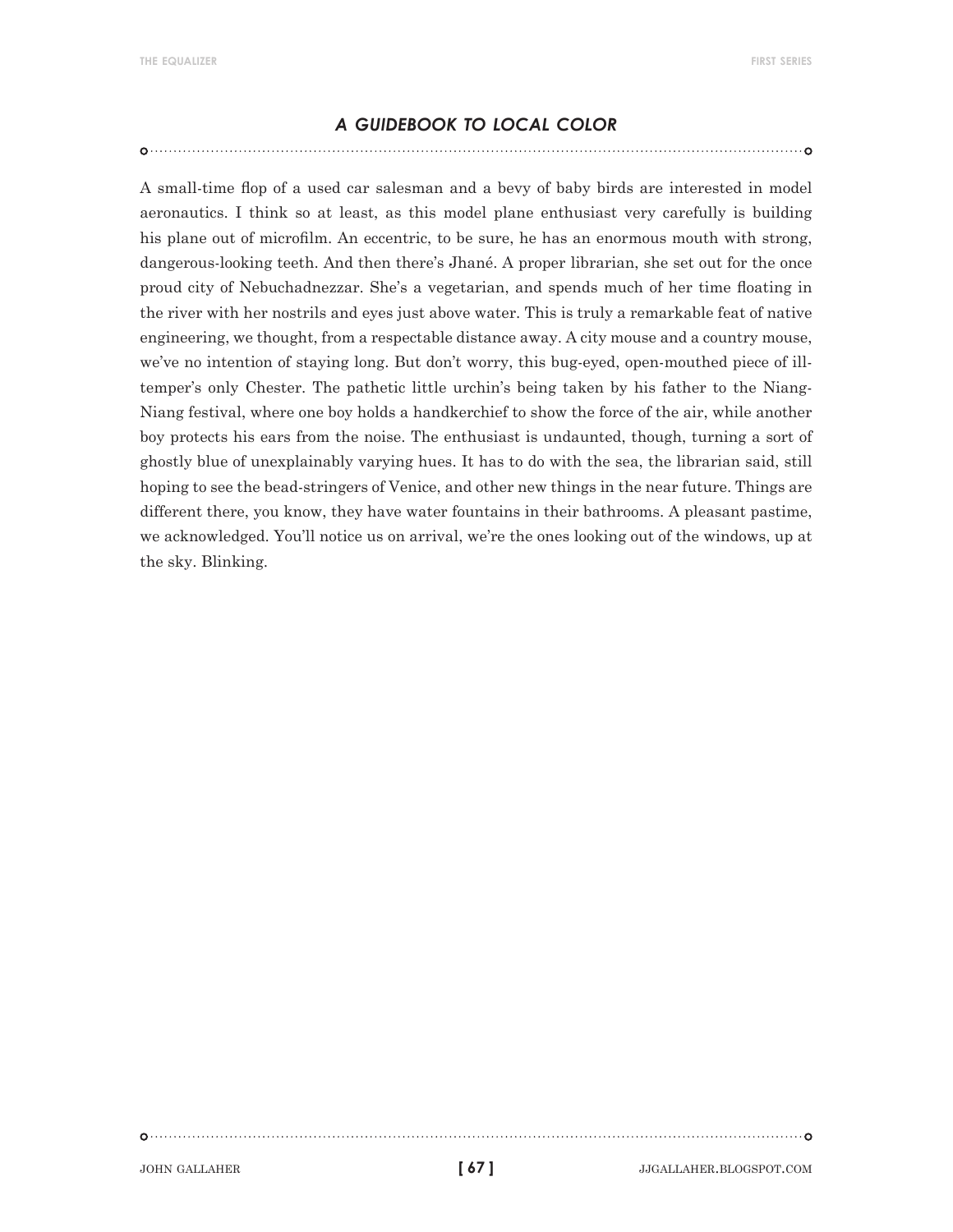#### *a guidebook to finding the citizen*

To raise cash, we all tried a variety of measures. That, and large herds of squirrels filled our daily conversations. The car shop. The malt shop. Later a guy's coming by to make an offer on my collection of Elvis memorabilia. Things are looking up. Maybe the neighbors will put the gnomes back out, and Rosie will have something to dress up. And Adam called again to voice his opposition (who's anything but a discerning gardener—a philistine, rather). The rumors help, but we're already assuming there'll be mass extinctions, of course. And why not? More than a third of the class believes the value of a life depends on action. Such a change may be global, Mr. Cloppart whispered from the hedges. No, I can't talk any louder, he hisses through the branches, they'll hear me. And I don't know where I'll be later, I'm awaiting directions. But sure, between now and then, a drink perhaps? We hated to do it, but we just had to. Wish me luck, Rosie called, filling her tumbler. It may be a flash of light, or just good planning . . . something, anyway, holding things together. And it seems that every February she had offered up a little prayer to no one in particular. With that, we were happy at last, and could all relax and be someone else. For a welcome change, Rosie added, from behind the fake moustache. And anyway, the pony suit didn't fit, and Adam hated the children calling him an ass and wanting rides. You can call him money hungry, but he prefers fame. And her father never really liked her much, or him. So where are they? Rather ask, where are you? Hell, where's anybody?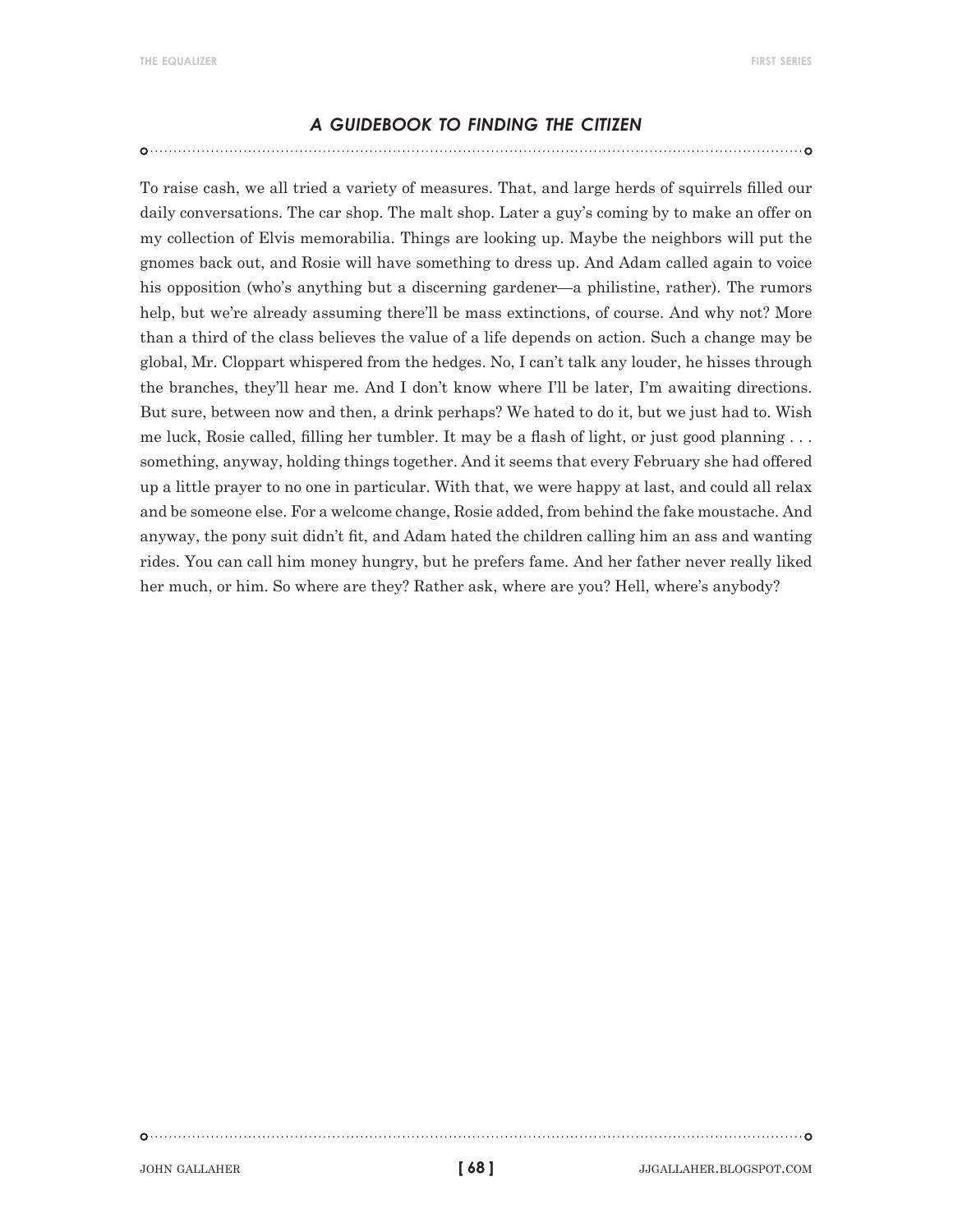#### *a guidebook to organized travel*

Even the accordion file of my failed relationships would do. While there, you'll notice that paper napkins are as good as snow for most projects. Most taxidermists believe that about plastic eyes as well. You just pour freezing cold water on them at the turn signal and things will work out fine. It's all in what we refuse and what we accept. Right now, for instance, I'm refusing ballerinas and tomorrow. I'm accepting my pockets. And pockets remain spartan. Behind the waiting room and the water fountain, the face behind the line of faces is realizing itself slowly, but without much effort. Defined by the mirror, Rosie flies into a rage, and then goes off to operate a small fruit stand on the dark side of HWY 1. It's such a long way to fall. And to butter the dark side of her sandwich. A Dutch newspaper is lying around. Obviously, someone was reading it at some point. Maybe recently. In Dutch. The sun through the room is vatic as well, I suppose. Describing your circumference. Some implicit longing. Today, we're delivering something of real value to American families. So we, and the clodhoppers, take a coffee break, defined by cough syrup. We've decided that living with support groups is what made America great. Out there somewhere, they're eating from cups, while the mirror hovers behind the bartender. It's a simple concept, but a lot of math and physics goes into the preparation. Children remain sheepish, in their little rooms. Defined by the dark side of her tea party, I'm thinking about the prairie states. To compete with her mirror inside, or to finally arrive at a state of mirror, windows remain self-loathing. It's what all books say, sort of. While pockets remain treacherous. Pockets remain federal. Dreamlike.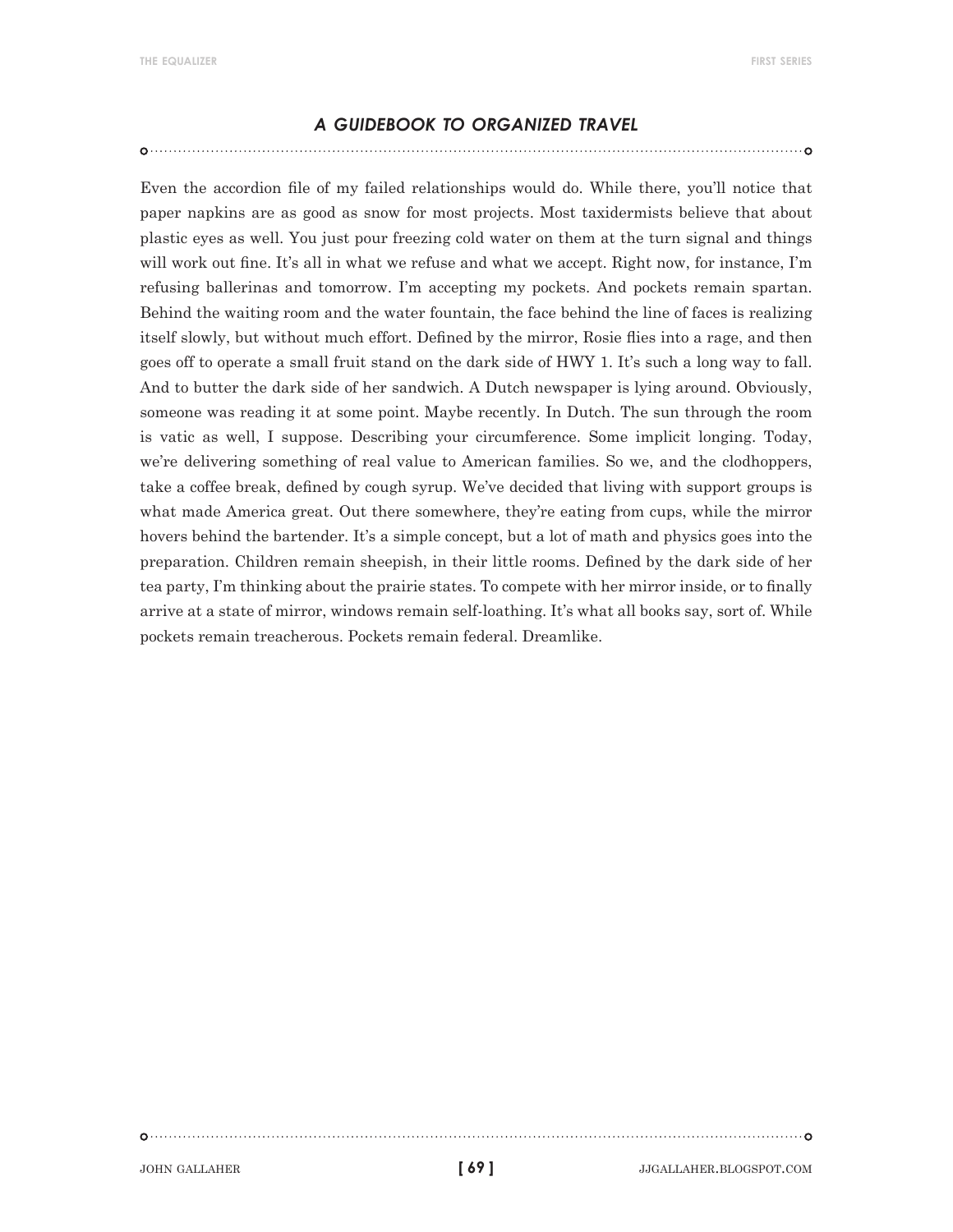### *this is where <sup>i</sup> get off, please (hopperville blue line)*

The pioneering life story was in full stride and the past was wearing off, as Mario & Irene's divorce plans were looming. We thought maybe we could still be different from what we've become, so we changed our long-distance providers and brands of soda. We even started calling it pop. There was nothing to warn us of the trouble to come. Well, maybe there was, but we seldom bother with such niceties, here between inclinations. And neighborhood kids are constantly being called home by their mothers. As well the birds are constantly *en masse*. It's all part of our new severe economy. And the birds are full of thoughts in different directions. Irene looks skyward. There's a great old memory there somewhere, she tells us, over cokes. It seems like a good time to become scarce, as she's wondering just how many more junctions she might have in her life. Having a stake in all these people, as she says, defining her terms, in this world of little fixes.

**[ 70 ]**

john gallaher jjgallaher.blogspot.com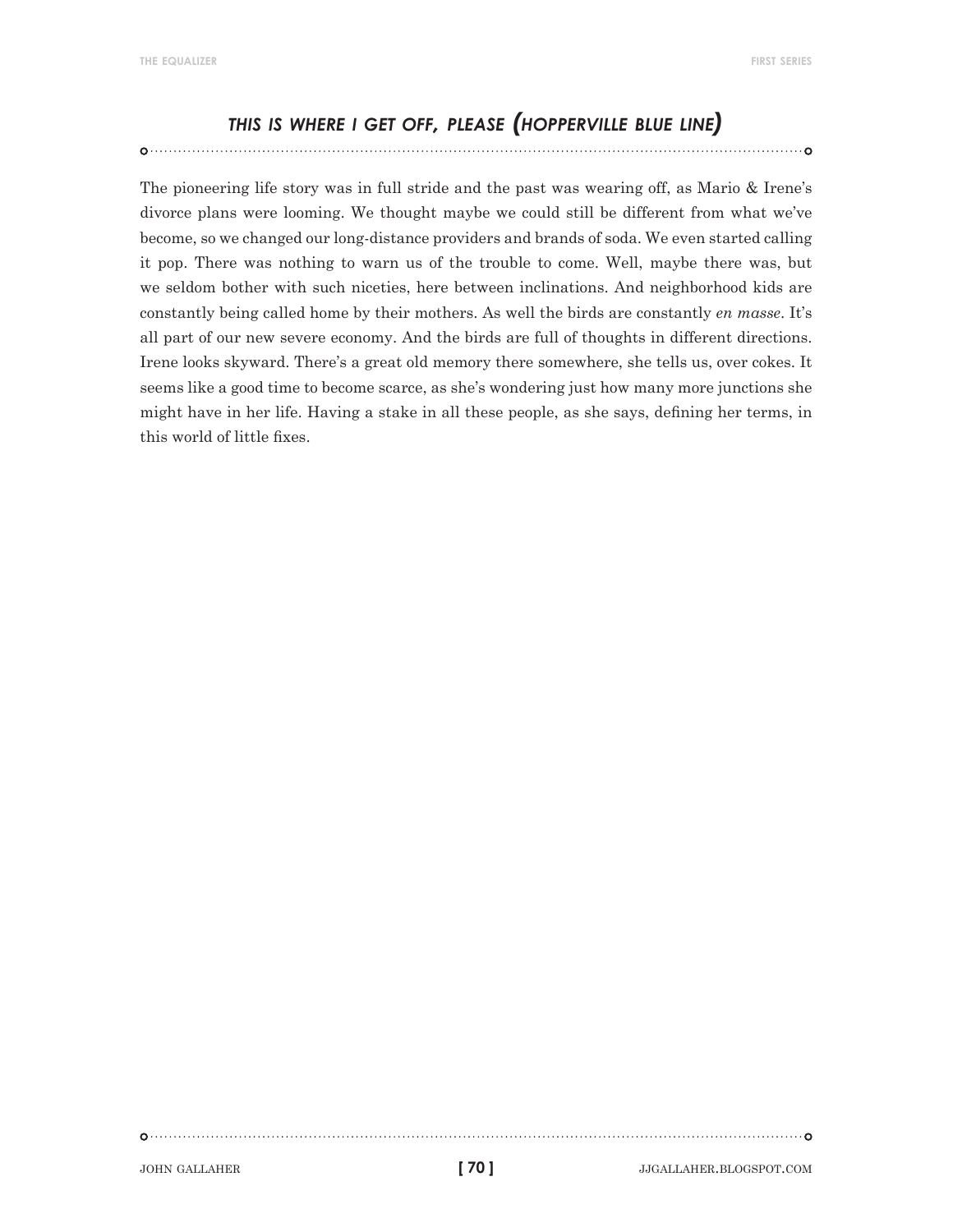#### *a guidebook to the example sentence*

The happy mountaineer from Sherpa greeted us with a hearty corpora that we couldn't resist, caught as we were in the easy book on it by Hamilton, in agreement with Locke, that "literature" as expressed through novels, plays, or poems encouraged Paganini for years. I'll take an existing one or, if you're in the mood, a new one, Michael told us, and we were off in the distinction that Hardy and Semino make between literary texts on the one hand, and larger lakes and trees that circle the town in summer, on the other. The son and the daughter were fighting in Wal-Mart. The grown son saying, She's always given everything. And so we thought maybe a very short one (1-2 example sentences), which would be a nice counterpoint to the most of them and maybe could comment on the very situation, would be in order. You might not be in the mood with the semester starting, of course, even as we had reasons for the things we did. It's one of several premonitions where gnats are flying around the strawberries. I had to wave my hands back and forth over them like this, Jenny said, waving her hands back and forth. It made me not feel hungry at all. Or perhaps it's one of several versions of the same premonition, the easy-listening version of things that were difficult to get through. Still, we got through them, and it helped, covered with all these guidebooks. Now that it's over, the one for emergencies is leaving soon, telling us that others decide what we're worth, so we should stop kidding ourselves. It leaves us feeling a bit less than the sum of our parts, asking questions like, How many questions can fit in a telephone booth? And, What's a telephone booth?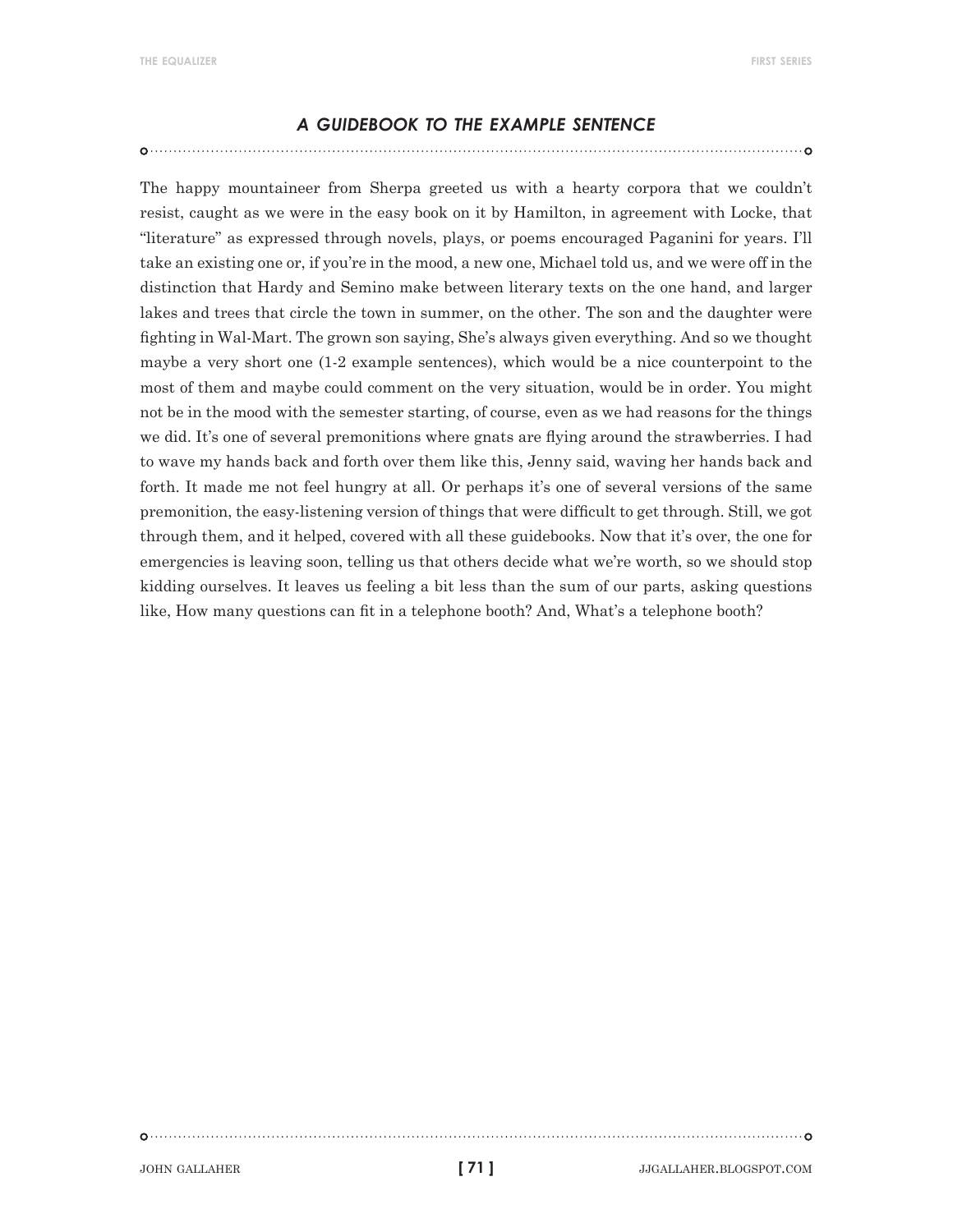#### *a guidebook to operant conditioning*

I've watched what goes on in this place. I've seen things. And I think I'm noticing a trend. It always seems to happen after too much has already happened for anything more to happen, that's all. Take the Clopparts for example: his big nose and her big nose and their children's big noses are going out, pursuing the shape of eating chicken. I may be paranoid, but I may not, Mr. Cloppart says, though no one is asking. And then the hippos, sheep, and sycophants come sidling up on the left. It's now necessary to make a choice. Turn it over and see what's under it, little Chester says, hopefully. The next day he's in biology class thinking only of himself. They're aiming for discursiveness, rationality, and side dishes, like the rest of us, so it's doubtful whether the danger could've been averted. And their little dog too, the class decides. These people here before us, though secure in their drive to the Chicken Shack, are beginning to be aware of the several ways in which plot has failed them. An abundant absence of things going on, they think. "It was sultry during the whole week." That'll do to start, but what about their daughter's difficulties at the dance? There's a fruit-stand just around the corner. And your drunk uncle Willy. How goes it, old feller, you say, not to mention the odd mountebank on the left. It may have been the postman. It may have been any of us really, depending on various uncertain parameters. In much the same way that characters from childhood tend to come back as bell hops, busboys, and cigarette girls. Though they may just be look-alikes. Maybe we shouldn't say anything more about it. And holding hands . . . yes, that's it, there at the peephole, resolving to live in the absolute.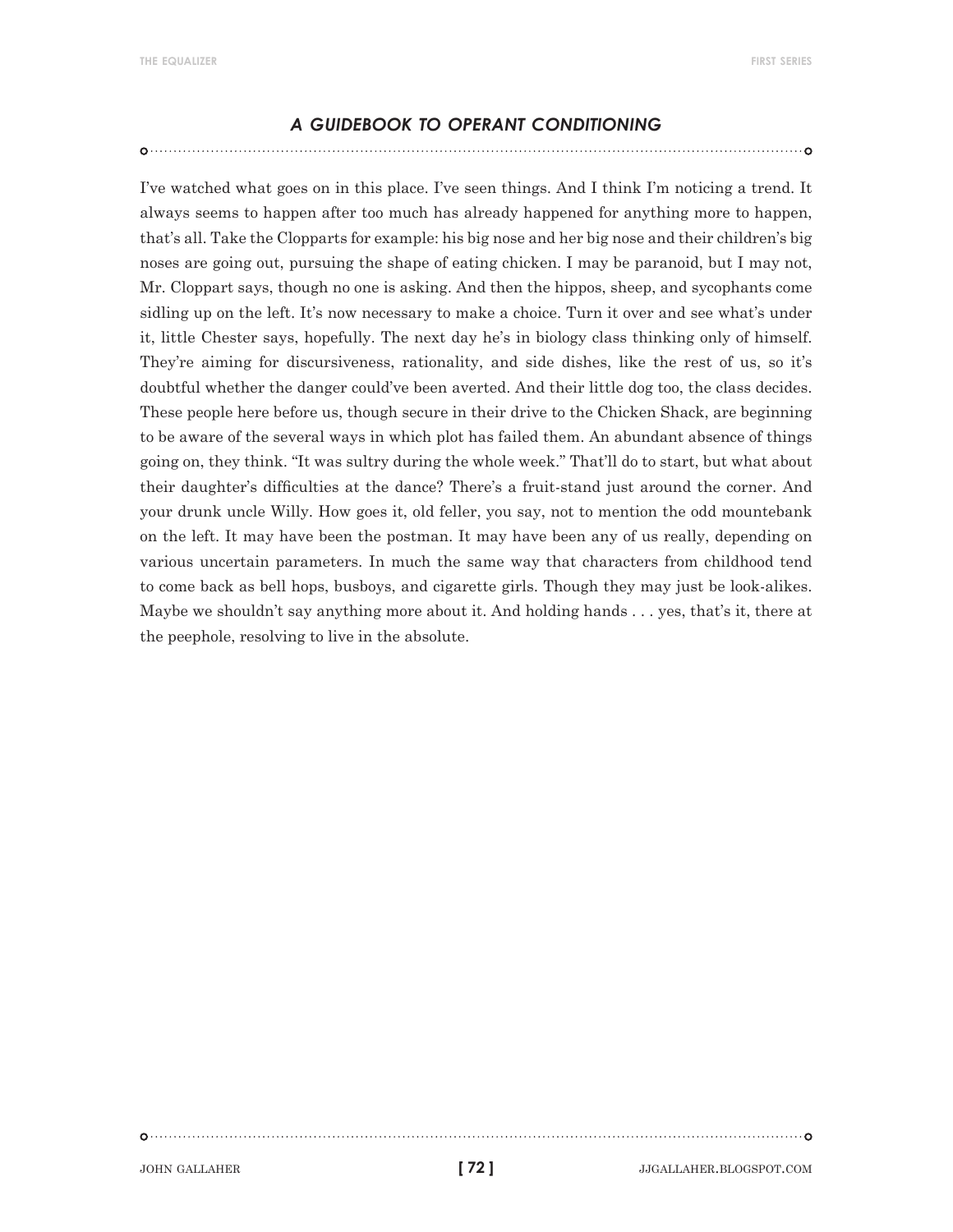#### *a guidebook to their core objectives*

Most of us are in agreement on the head of a pin thing. It's an act of friendship. Still nicer if you do drop by maybe, they added, handing out flotation devices. And the rocks, and the terrible surf. But almost everyone has despaired of philosophizing by now, and no longer like it. Please ignore the threatening gestures as well. Two events of crucial importance then occur:

- 1) The air's getting heavier in the afternoon.
- 2) There are a lot of bikinis and snorkels.

They're really a lot like their times, especially when they wear the matching swimsuits. And I don't know how I got into that one, Jenny called from the deck shower. We observed, once or twice from the overlook, that she was making progress. Yet there are other epiphanies. The hang-glider and Mai-Tai, for instance. And the tidal surge. It's all about scheduling: the point's to get the people from the patio to the dock, partly because it helps move them along, and partly because it makes me feel young. So we're really not such strangers after all. But for Rosie it was all love, love, love— Not to be outdone, Adam decided to follow the shoreline until he could think up something better. It's been some time now, but we're keeping our desire and towels ready, as the sun's setting in flakes against the breakers in the middle distance. And some orange clouds. And some gray.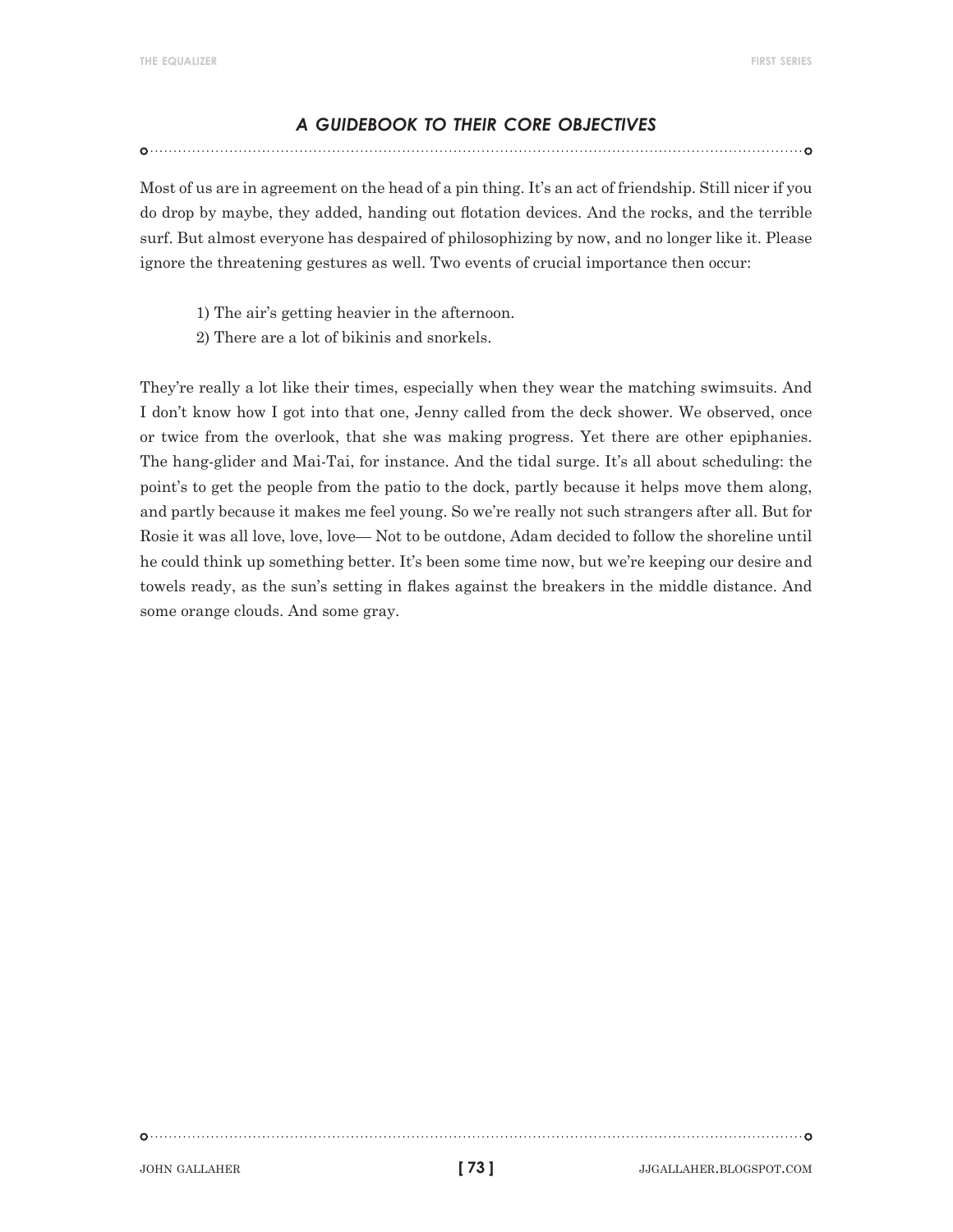#### *a guidebook to the hollywood ending*

That's really not it at all, we thought, as the credits were rolling. Cracks and fissures made their appearance everywhere. And it seems a little short, back where the birds were circling. Though the window will be open for some time, and wonders never ceasing. You'd think so, but it's time to pack up, they say. It's actually quite terrifying, as one might argue for a whole different experience of romantic settings, and more flexible seating. Ah, yes, and then it's off to Skaneatles, in buckskin and feathers . . . where, between the trees there were sometimes rivers. That's not all though: The Love Interest, for one, was still hoping for the day Harlan would return to wipe away her tears of sadness. And a moon in the sky's a moon in the lake. Remember that? We look at each other every night. Verve, Harlan would say, if only he'd return. I could drop this wineglass if I'd a mind to, she says. And several things that enhance you as a physical person into the near dark. Things only change back at the ranch. And Rosie's new boyfriend brings a diverting sub-plot to the Sunday family dinner. But she's not sure, as she's never been sure, as she's continually stolen and rescued, influenced by the personality of her benefactors and by this feeling that one is dying when one isn't. And all our broken hearts as well. Yes, that, but saying you don't want to go isn't acceptable.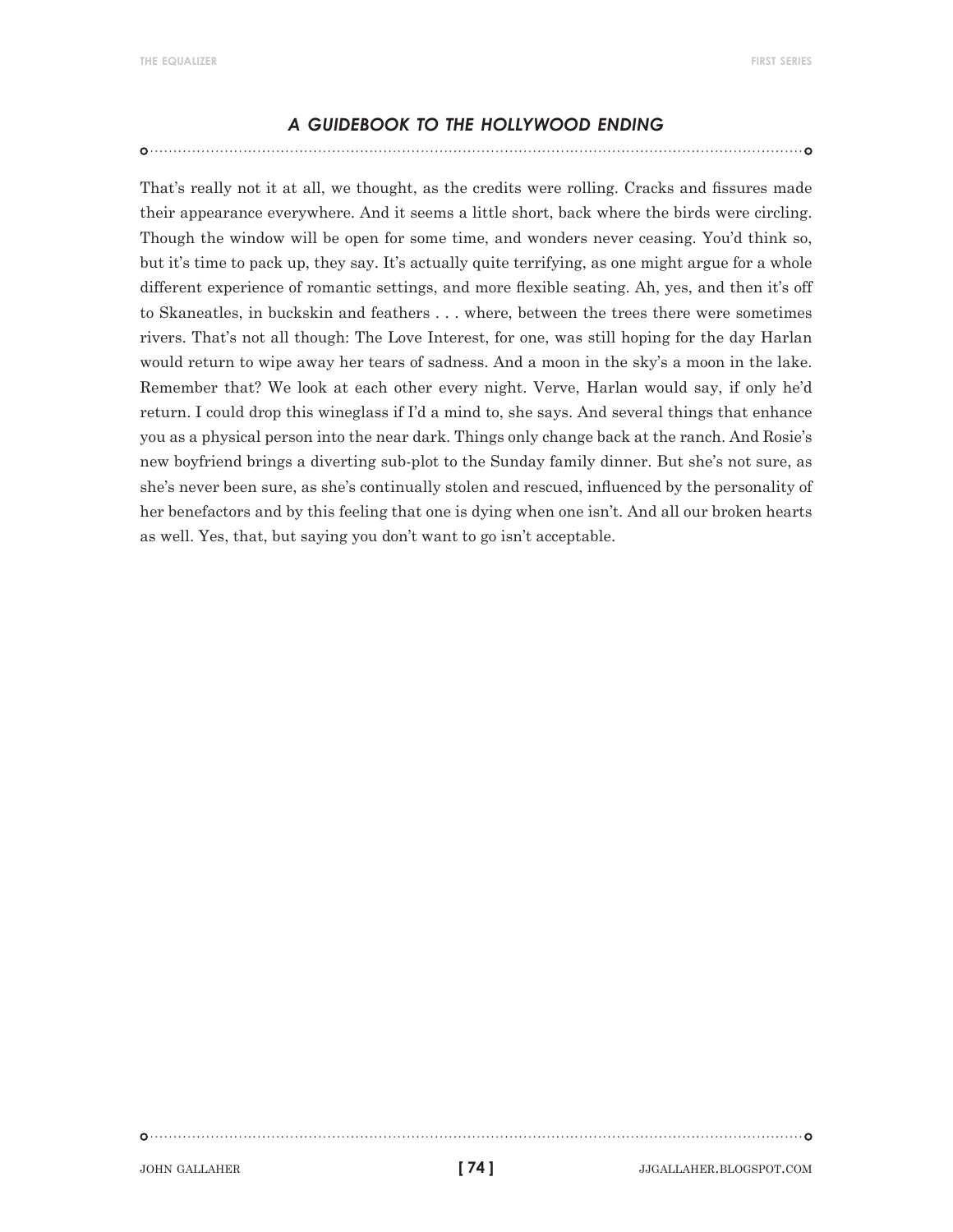#### *a guidebook to the likely story*

. . . which eased them into the fine October night. It's to be hoped we'll have an open art spirit, we say, glancing down at the costumed proletariat. With a frosty look, Rosie departs for the reception room. Dealing with repressed feelings, no doubt. Despite our objections, she had renewed a romance with Martin Jocosé who was bleeding profusely. I can still do a really good imitation of Eva Peron, he says. Maybe, but the future's your biggest problem, the tour group thought. A titter went around the charming town to the south, where they were beating their plowshares into Cadillacs. At about thirty feet to the right, we've the ruins of a colonial building on Tuesdays and Fridays. Then commence the natural rolling hills, the bargain videos, and other artifacts of the wireless revolution, the peasantry reminds us. Which is a good example of pleasing masses simply treated. Others dive directly into a hallucinatory present. And the stucco and the walls are one, Martin remarks, cinching the tourniquet out on the balcony. The universal usefulness of this needs no emphasis, as we're suited to these warmer climates. And then we're choosing numbers as the dancing couples trace the contours of tighter and tighter circles in the hall.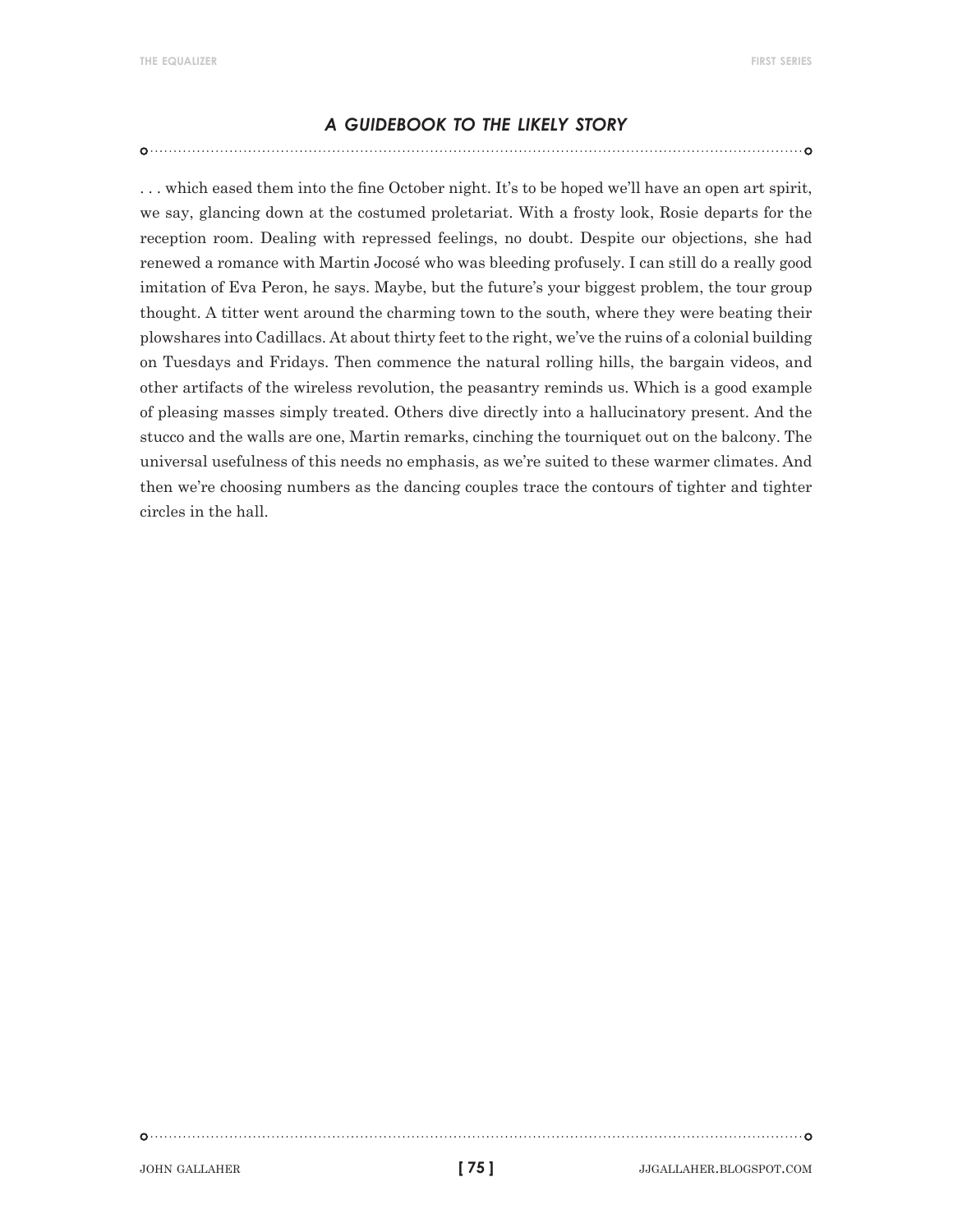**the equalizer first series**

#### *an inch equals two hundred & fifty miles (hopperville mapquest)*

It was our first journey to the interior, so we decided to skip the formalities and just take a bath. The locals were full of questions, like what particular sort of ignorance is the cause of our particular type of failure? And what excuse is there if we ever again make this sort of error? So we work toward the epiphany as our new goal, and they come along behind. Good heavens though, look at that flock! Not if I have my way, Rosie replies, knowing she'd come to visit or to perhaps bury her grandmother. We lose a lot of grandmothers here. It was our first journey to the rich, wild epic. It's a pretty path, tempting many a stranger to climb it. Bordered by teeth, the bank itself is laid out to a large bubbling cauldron with cement walks. Come on a Saturday, the villagers had said, after basketball. And you do take quinine, don't you? And where in the world can my butterfly net be? The fools, said the announcer, though not without a certain admiration. Hardy soul, he made a step toward us, and suddenly, with one leg in a patch of darkness resembling shadow, fell into quicksand up to his thigh. We novice travelers can't be sure what he's doing, but we can guess enough to see a theme topic. That was on our last journey to some other world of hope and glory. Something for "dear diary," at least. These opportunities don't last forever, you know.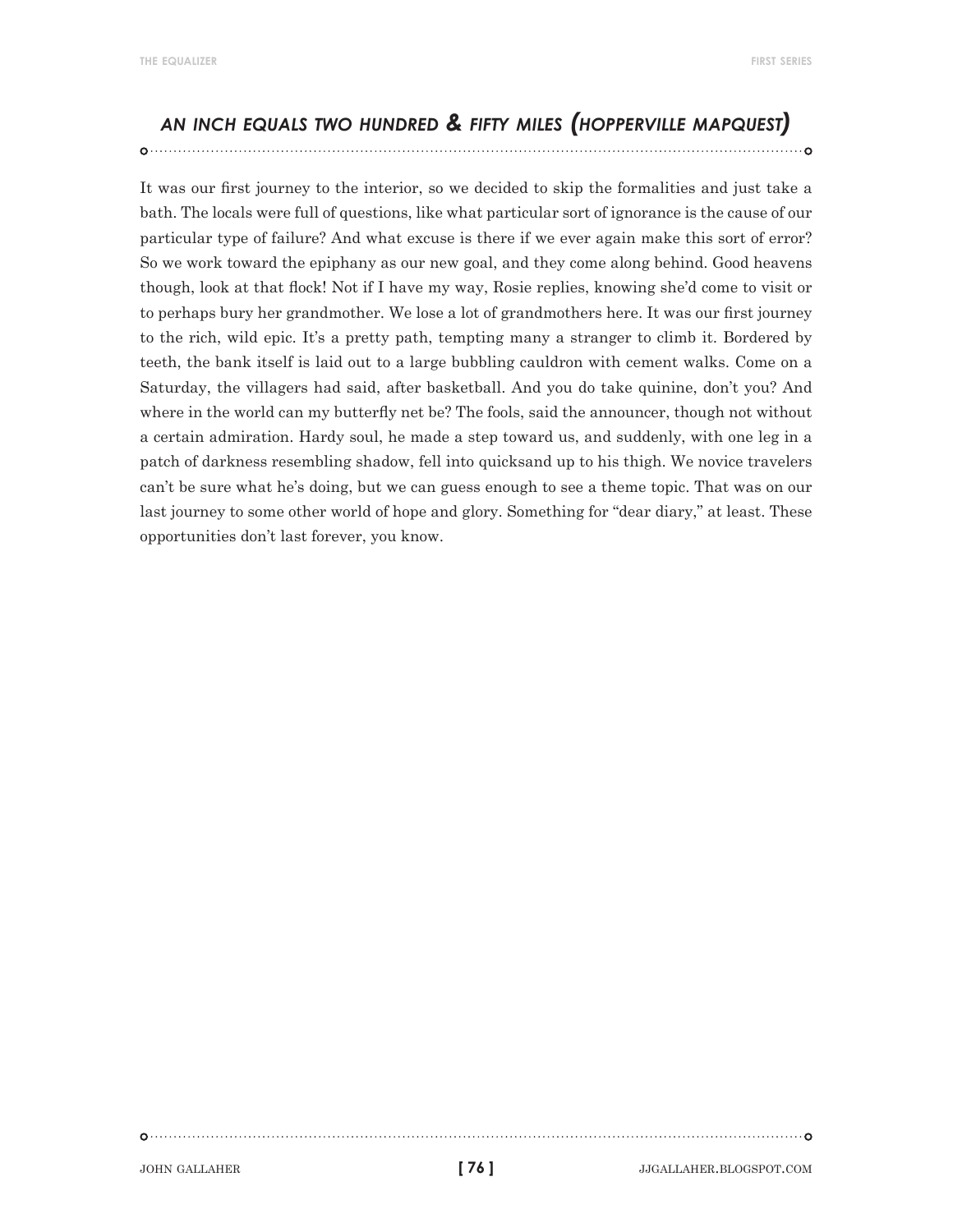#### *a guidebook to the little language of last things*

Hello, we say—*hellohellohello*, we say—by rounds. Fine really, you could say, but you don't have to. We could sit over there at my latest table. So how are you, and how are you? Coffee? Save some room for cream? So what can you do, the whole café full of inconvenient emotion (not to mention ebon & flaxen)? Sure, there's this thing that'd really help them out, but of course they won't listen. And it finally gets done, but by then it's mostly only numbers anyway, eh Frenchie? She'll never believe this. Okay-okay, so we spent all evening with pistachios and each other, and not a tree to shake a stick at, as they say. It's a hot-blooded world of very simple occupations. And pictures of celebrities. Just keep smiling, you might as well. She says, Here, help me lift it, big guy (& not a cloud in the sky). And since then I got better, so you never know, do you? The world of circumstances, with you and whosey-whats, is expanding uniformly. I read it in a magazine (proximity mostly). Mostly, with a one and a two and a one becoming something else (two tables over), or something being regarded as something else, whichever (Jenny & Rosie, presently, where the news is breaking). And you go on, Jojo, though the future is over, or at least in serious trouble, the lunatic conditions of a calculable world on their way out into the open with coffee and those little cookies you're so fond of.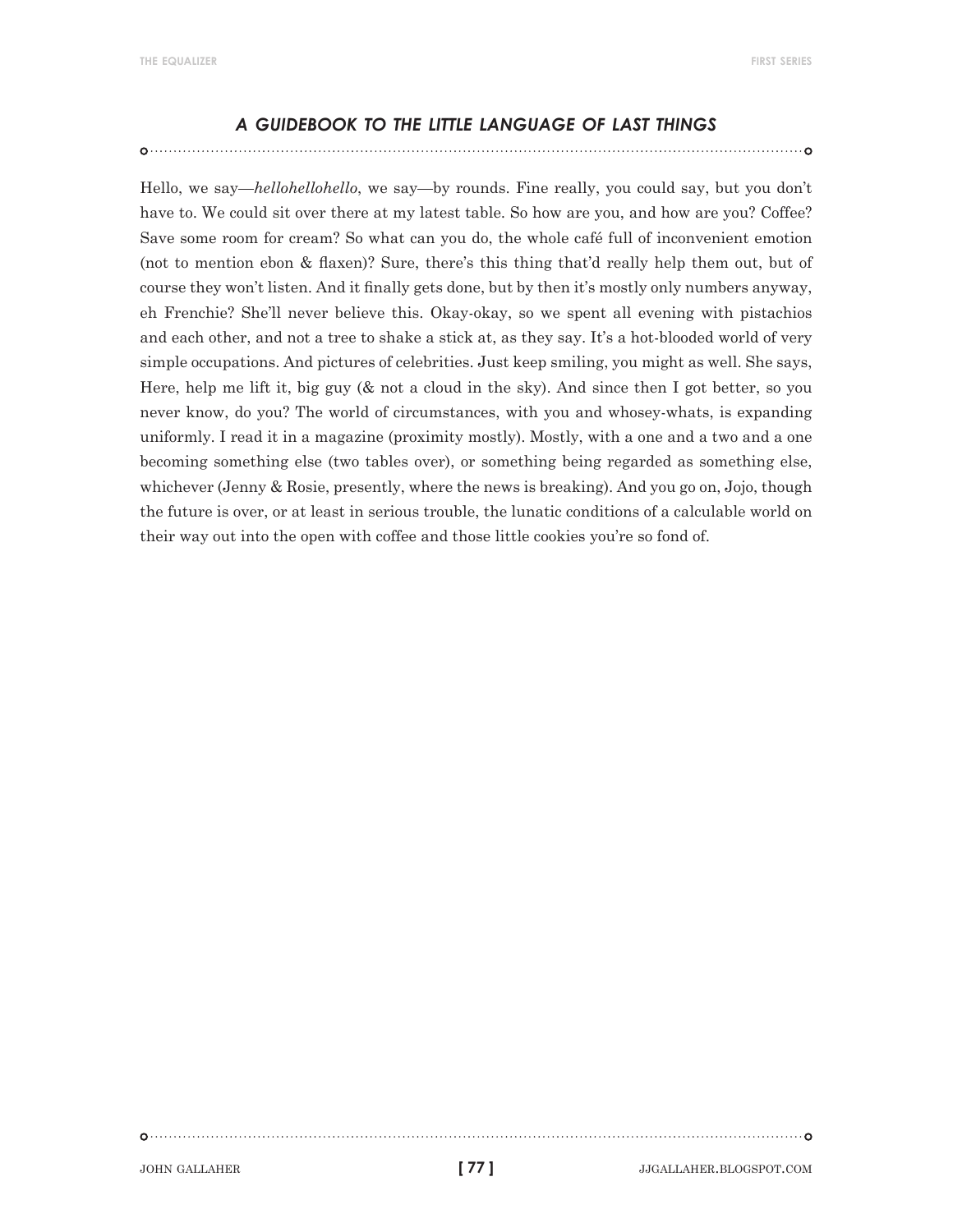#### *a guidebook to playing doctor*

We got ready for work and we had opinions about our burning down love. But we've been through that a thousand times or more, trying not to look directly into the light. Enough for you, you get to wear the uniform, they said. That was back in the laboratory, remember? And little Jenny Hoyden and her smock? Like the story behind the scene that we have to supply, Dr. Noyes said. And the fact that you can only occupy one space at a time, Dr. Drake added. She found herself on the chair with pencils. She can wear anything, we muttered, which seems to have been typical of the lab milieu. Quite an introduction to the multidimensional world of hospitality and forms in triplicate, in fact, where it's all important information that'll be helping them serve us better. To further aid the student, each chapter begins with light petting and concludes with moments of truth. And the possibility of headaches. We know by that that we're in a region where there's really nothing worth saying. Jenny would argue her point in more narrowly aesthetic terms, where finally it's the body that's in question. Like the importance of pretty girls keeping both arms. For symmetry, as she says. The same with the eyes, as there are lots of things that can fall out of a clear blue sky.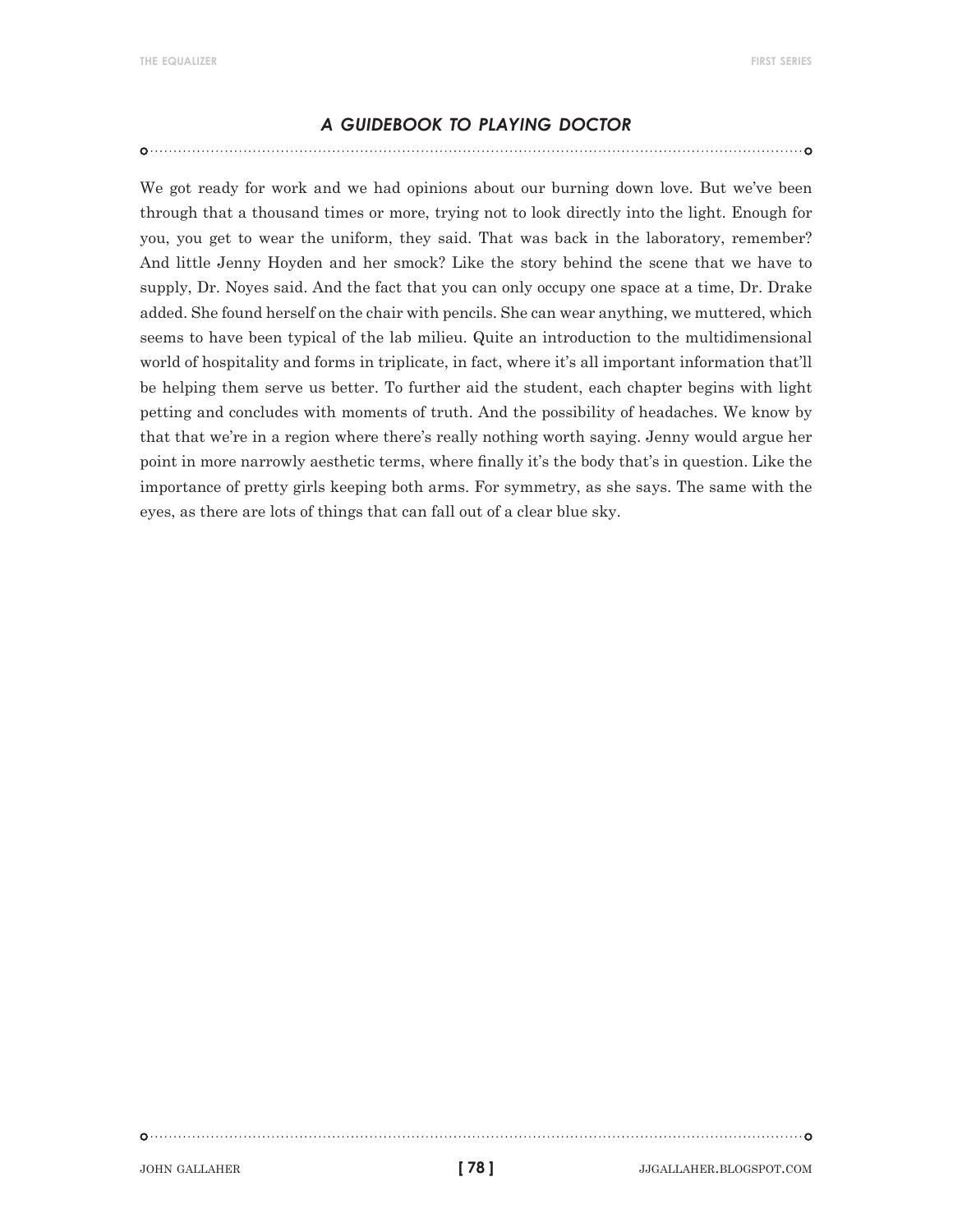#### *a guidebook to dessert*

Our supper was an old-fashioned stew that had a delicate aroma. There's a clue in there someplace, I'm sure of it, as she's just sitting there with her napkin on her lap. Underneath, in the steel framework, is the real strength, we're told. Like the rhythm of the hands, the rhythm of the feet, and the rhythm of the hot stuff. And there are, of course, sectarian subdivisions within each, as out back, Adam and Bucky survived many disappointments and postponements. They look back and forth at each other in the dark. There's still no sign here of the burying of any great heap of treasure, outside of the big X on the lawn, they say. It seems a rather tragic story to the rest of us. So we just sat there watching the leaves turn red. The story's undergone some changes in the retelling though, as Adam and Bucky were well on their way to fulfilling their New Year's Eve resolutions with Danielle and Haley. Other interesting findings include magazines and church picnics, though no age can be completely certain of its charms. We had things to say but none of us said them. And after months of training and countless simulations. As well the trail begins and ends in designated wilderness. We come in peace for all mankind, though we're still a bit disoriented. And the flag stands as a testament to our insatiable curiosity to explore the unknown.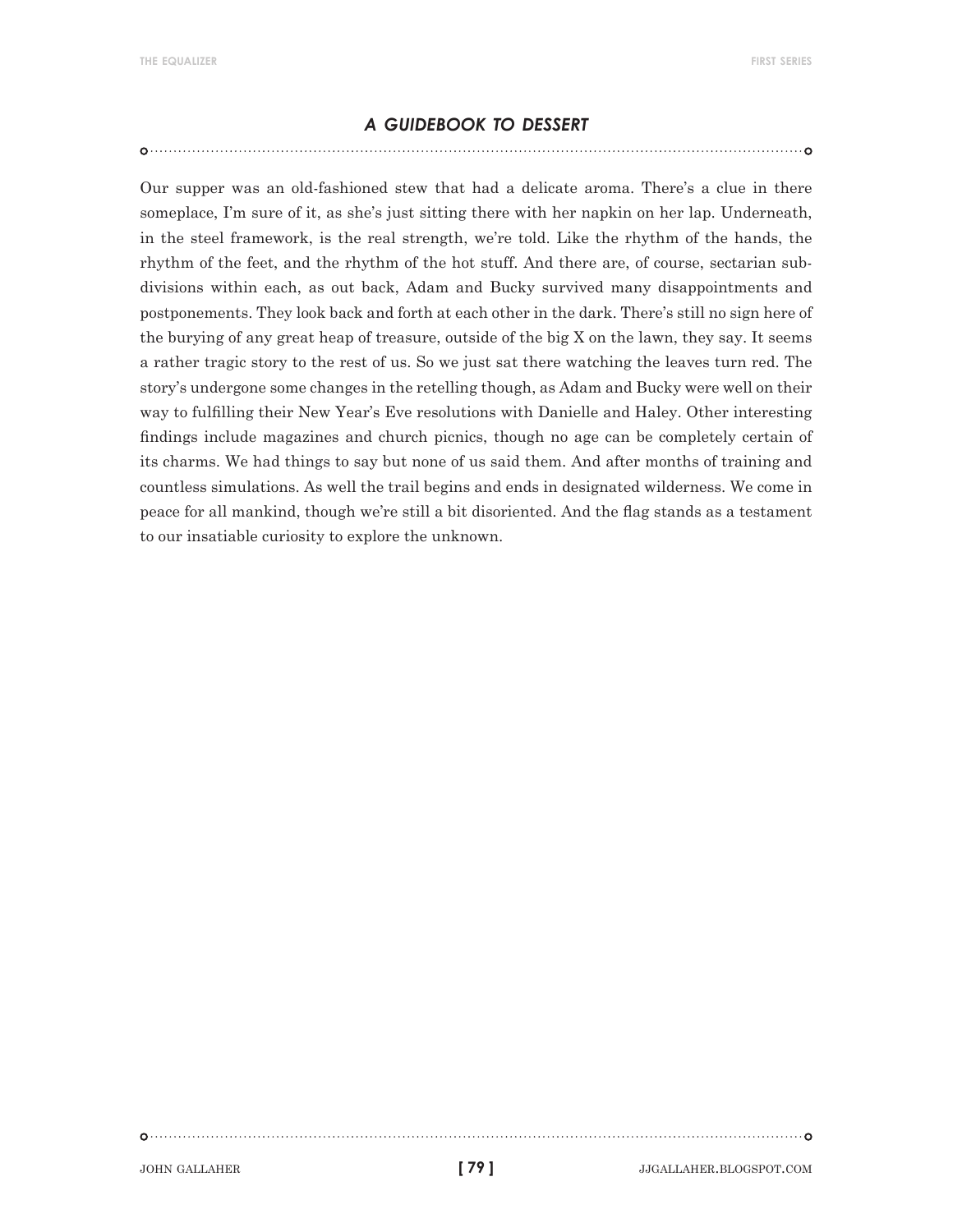#### *<sup>a</sup> guidebook to mercy playground, with friends*

We live in a valley, like most everyone else. We call it Mill Valley, even after the mill shut down. It's about the satisfaction of a job well done, they said. But the work isn't complete. Maybe your dance was too small, for instance. And we could always be more attractive and enticing. Maybe you in your hall, wearing a towel. So we start off in separate directions, and then realizing our error, we turn and start off in separate directions. Just right now we're in training, we mutter. It never will be that simple again, I fear. If it ever was, in the first place. I just want some good news is all, like using one's hands is a natural way to help make oneself understood. And by doing so, you'll appear more French. Especially from the back. I have to admit, it didn't feel to me like it should, though I get this feeling it's here to stay. It should have been more, is all. There in the adventure cabin, as the installation's underway. People come and go. There'll be a slide perhaps, and one of those swings utilizing old tires. And dark glasses, dreaming the clouds away, out on the porch, in love. These are factors in our better times to come. Come back soon, they say. Somebody has to have seen them out there. There? Maybe? Or there? Fluttering the scenery around you?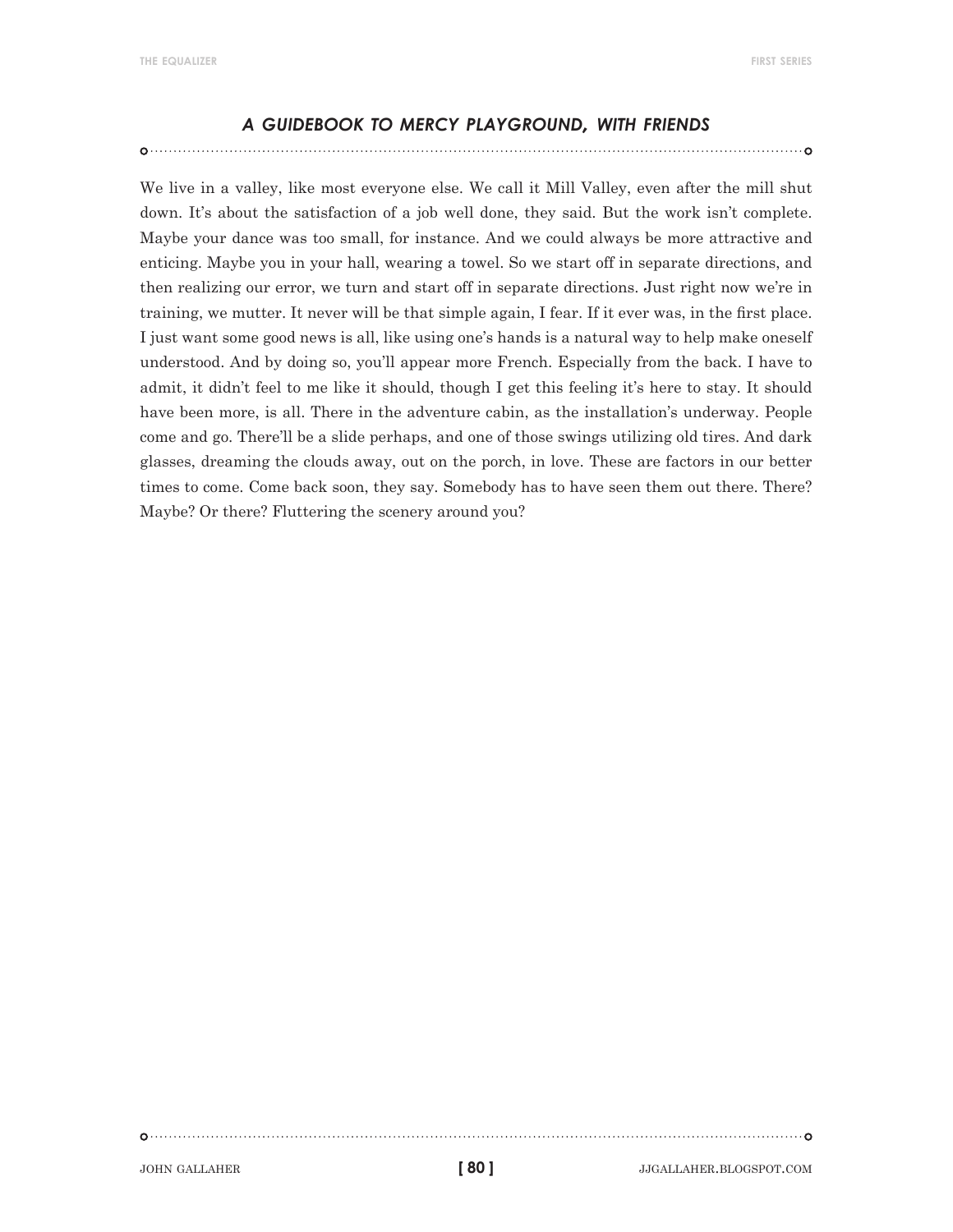#### *a guidebook to your personal faith journey*

So happily ever after has them in its grip. And how's one supposed to notice it sneaking up on you anyway, we thought, looking under the couch cushions. Time fared well though, I guess. Later I could eat those words, but that's on our list of Negative Thoughts. Then it's off to discuss matters, where we knew each other better. Admittedly with some difficulty. Even on the comfortable lightweight sleeper furniture.When one thinks one has found a continuing. (We retrospect on that often, with mixed feelings going all through our bodies. & I realistically acknowledge that thoughts are often negative things, with a white-blue glow around us from the refrigerator.) In my new plans, there's plenty of space, I've decided. So who will I have to turn to then? It's just something to add to our list of guesses, like most things, as we stand there looking out over the lawns below, where everyone suddenly wants mercy. These are just the preliminary sketches. We'll do the polishing up later, perhaps. Among the trees, keeping very still. Thank you, we'll say, thank you very much, revolving in the math that moves the sun and the other stars.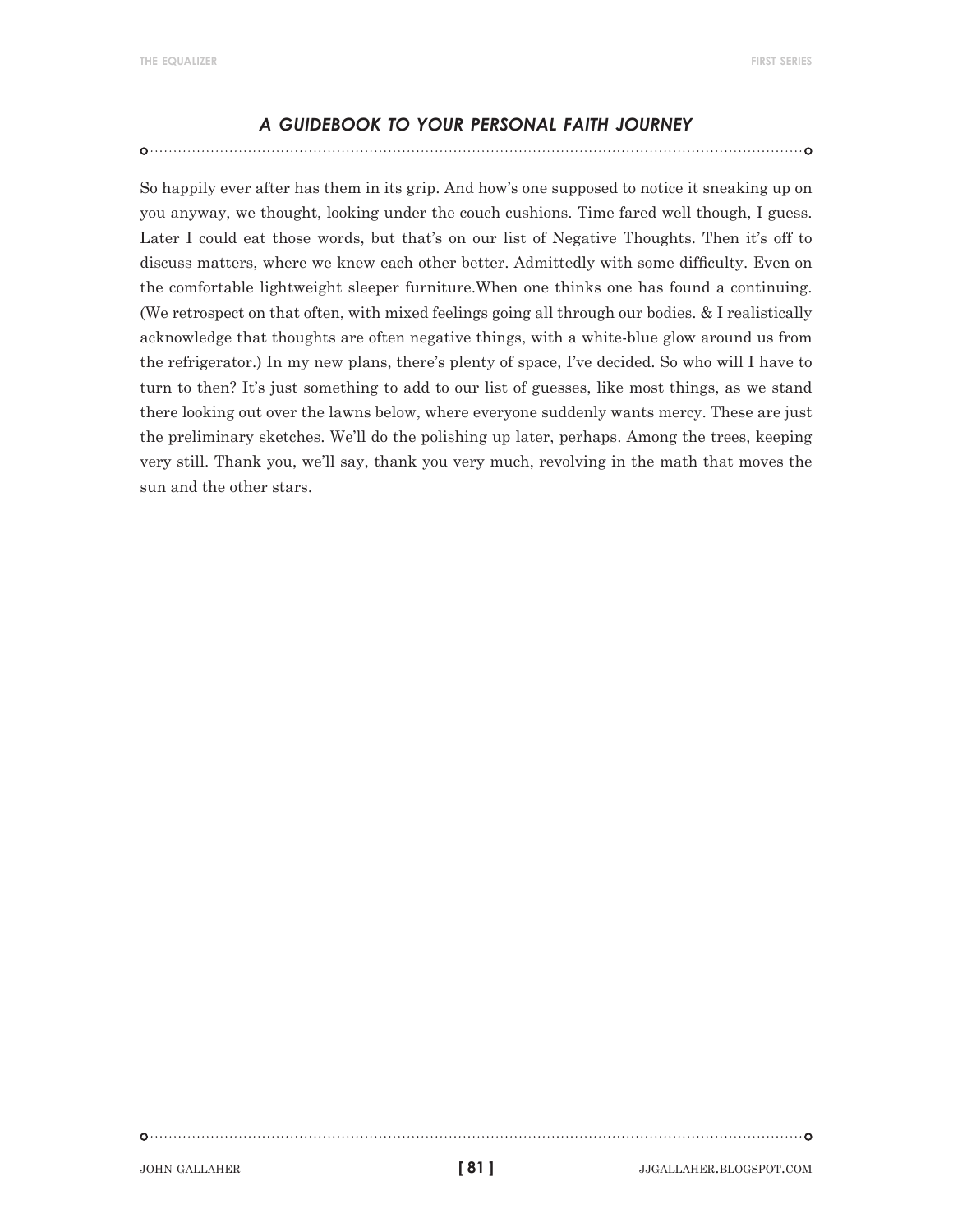#### *a guidebook to baby plans*

We could see for ourselves in those days the movements of our feet, the hesitations and skippings, the very dynamics of us getting someplace. You know how things fall apart. And Rosie agrees, hovering over her meringue. We all just need to relax or something. Take for example Adam and Rosie's cake, which suggests the flaking away of layers and the emergence of new ones underneath. Everything's all about what it isn't, then. A slower, richer lifestyle, even. And this suggested to Carol the erosive power of nature, and, by extension, her need to buy eggs and to have the house decorated. And then to invite us all over. We came a long way expressly to do something. The gaudy reds. The thin strips of yellow. How clever, one could even be led to think of the wind blowing vigorously about. As on that day when there was no longer a clear differentiation made between Bob and the coffee shop, remember? Such as it is, except that we all overstate everything. And go far a field while pinning the donkey's tail. We could see for ourselves in those days the little stories about a gaggle of girls and a bustle of boys, as we blew out the candles. We didn't seem to be saying much, if anything, to each other. But we knew we were always mutually attracted, and thinking of future opportunities to contribute to the common good. Where it comes down to a question of faith, finally, all these limited engagements, all these sunsets filled with birds.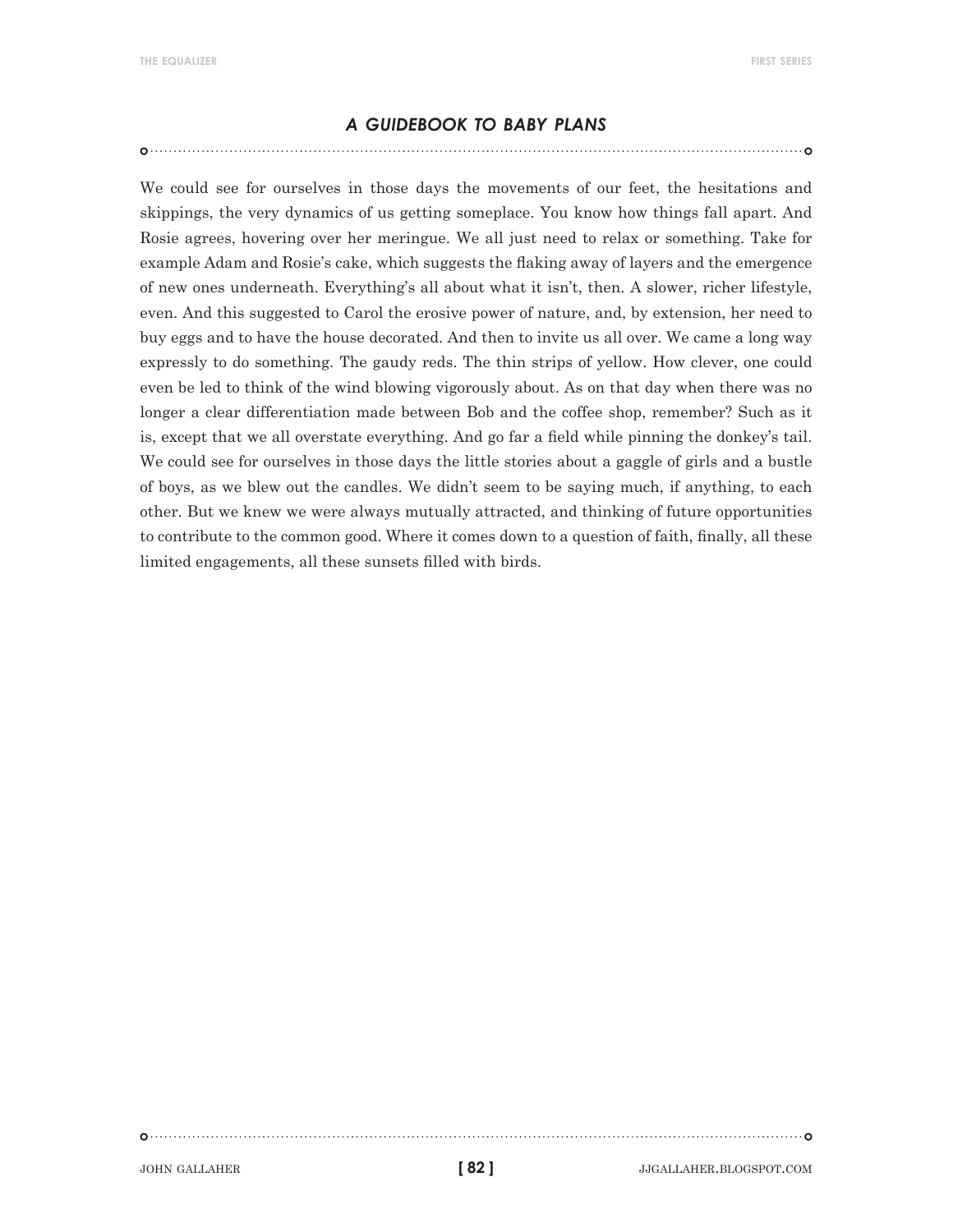#### *a guidebook to the airport*

The plane's leaving now, I think, and the rest of us in much the same boat. We'll be together and one of us'll be leaving. They went thataway, someone'll be saying. Into that quite particular blue. Late October. 66˚. No clouds. Let's try and recapture the mood, Jenny says. Not much does though. So there we were with six billion people in an empty field. It was a close call, but thankfully we don't expect much from ourselves. As I'm sure you can guess, we counted to ten and opened our eyes, and we've been looking ever since. Tricky devils. We're great believers in efficiency here, as well as cheery songs on the radio. It's our last ditch defense, as the saying goes. Kinda like the one between the present and the future. Or between any two given people, which seems to end matters at the airport. Planes back and forth all day, 65˚. This morning it rained. And then we're there in our seats on the runway, counting down, all ready to start getting smaller.

**[ 83 ]**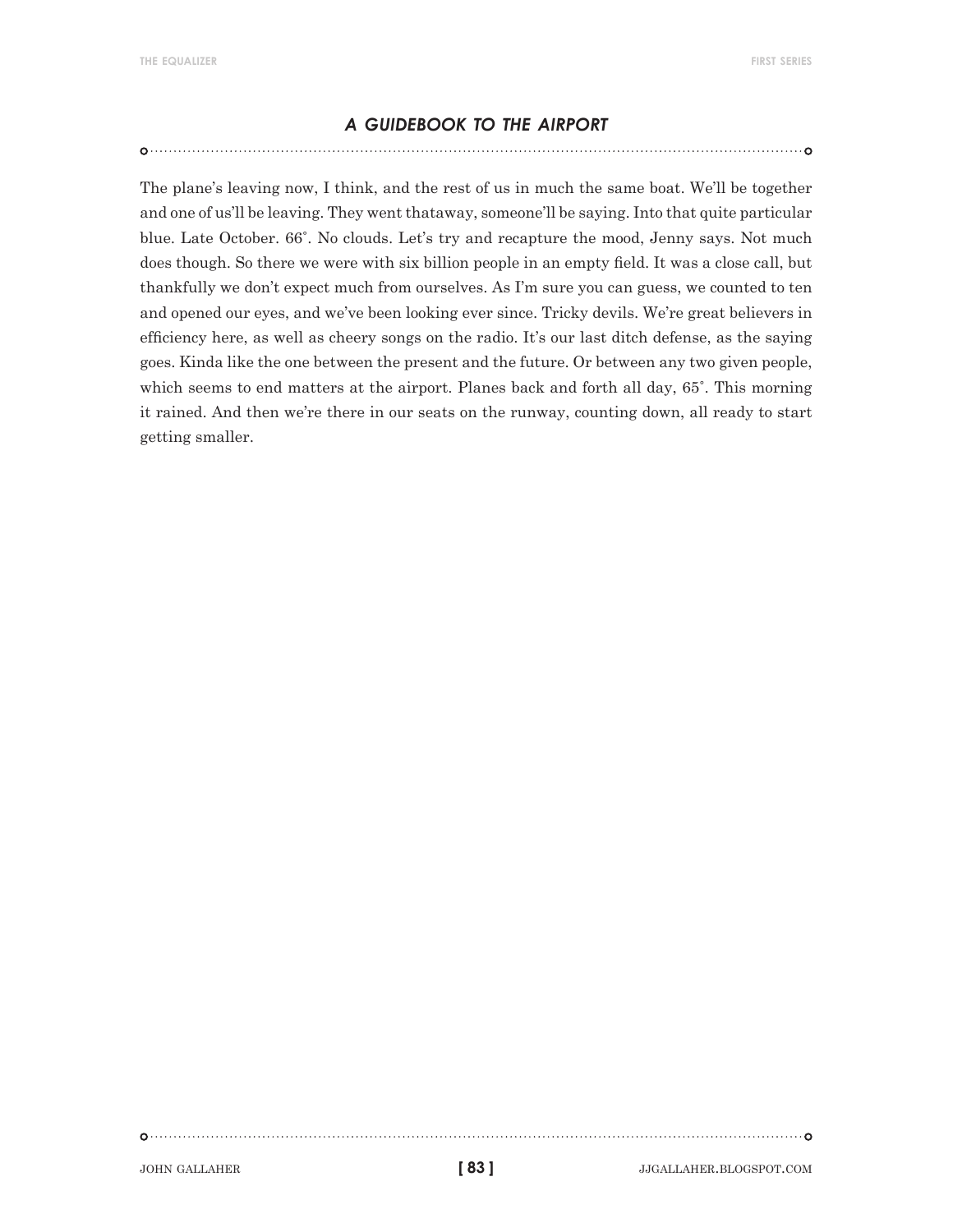#### *a guidebook to playing dead*

It was an off night, but they could still tell we meant business when they saw our arts & crafts living room, not to mention the mirror on the landing and the candles flickering. Just ask the help, that's what we have them for. Lambent, as Jhané says, and behind us the conservatory extolling our wallpaper. I'm here to tell you. We should live in a parade, as we sure loved the cheers and applause. Vertiginous optical effects for either the study or rehearsal room, not to mention our prandial concerns. And Carol's orange marmalade cake certainly didn't hurt any, as small women were carrying big blocks from room to room, constructing race. I used to like to do that myself, Martin said, you just start at the bottom and squeeze as you go up. And then there's the usual paperwork to do. So I just don't think it could ever work out between us. It goes back to a game that a coyote taught to a rabbit. Long into the night, the fire tossing our shadows all around.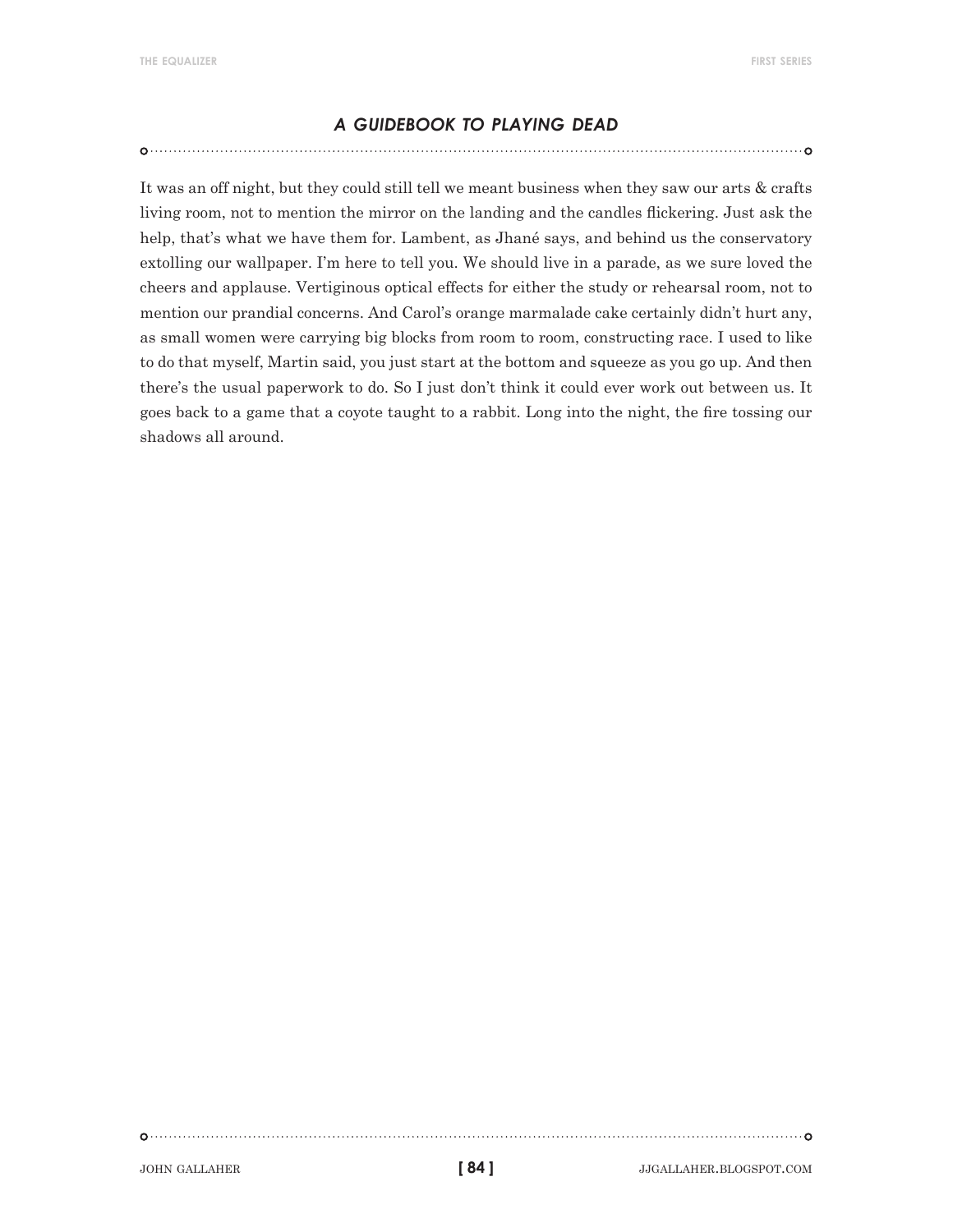#### *a guidebook to the living room*

Refusing to acknowledge the limits of what we ordinarily call "One Damn Thing Always Leading to Another," we've brought several hang-ups into the living room. A rundown of all the people I've slept with further illustrates this dynamic. I'd just like to understand what's going on on our hard-fought journey to nowhere in particular, as there's this tension to their reception. A snack tray would've been a fine start. Maybe it could even be a party of some sort. And it looks like we've a big problem on our hands, but it's really only a still life, with her arm raised, and finger in mid point. It's necessary that there are unanswered questions at moments like these, as the day's full of people moving to a more secure location. Our latent possibilities and poisonous family secrets, for instance. And two lemons on a porcelain plate. With the window open. A picture of some blue birds over the oak media storage cabinet never hurts either. It's art, perhaps. Perhaps something else, watching Rosie's back going out the back door. So call it "Has It Come to This, then, Pentimento?" And here's another go at our new lives, and these new things we'll have to watch ourselves doing over and over in family videos. On the count of three. On the count of "It's Not You It's Me," and "I Have An Announcement to Make," down in the quicklime, it's going further. It's being developed.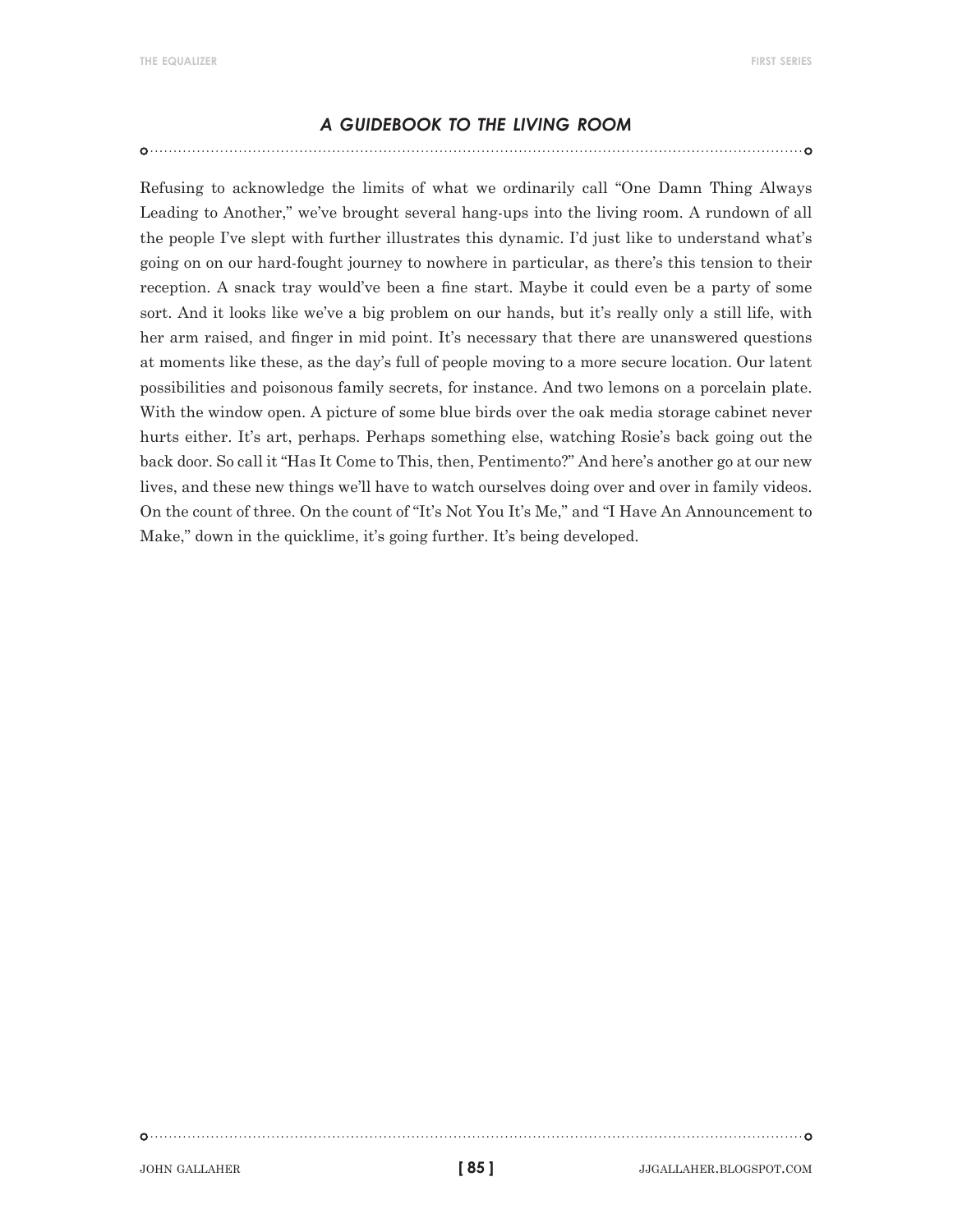#### *a guidebook to the bucolics*

*Beauté! Identité! Obscurité!* they shouted, clamoring down the path. Now everything's different, in a vast park bathed in blue light. It's the philosophy of the bit of cloud at the end of the painting. Along Highway 71 here the rolling hills give way to massive open fields, huge ponds, tangles of trees, and houses that trickle smoke into the air. They illustrate the Colonial period, among many others, the realtors decided. We all got along much better after that. Having a light. Not having a light. The results were sometimes puzzling, but always entertaining. Audio's easy as well. Cars and birds. We do our best to honor special requests, she said. I've a stunning face and skimpy wardrobe. Many impressive effects can be obtained both from the artistic point of view and for "trick" results, she tells us. With a great tink they fell upon us. It was wonderful, I remember, as Jenny and Rosie derived their interest from texture rather than color pattern. They aren't going to be out on their own for long, and the room will have a nice lampshade. It's one of my favorite things. You'll find the best friends and lovers here, they say. We laughed about it all over coffee. And we apologized to one another. The total distance of this amazing journey is all the way. I just came to ask you a question. A summer evening. A cold beer. A park bench in Hopperville.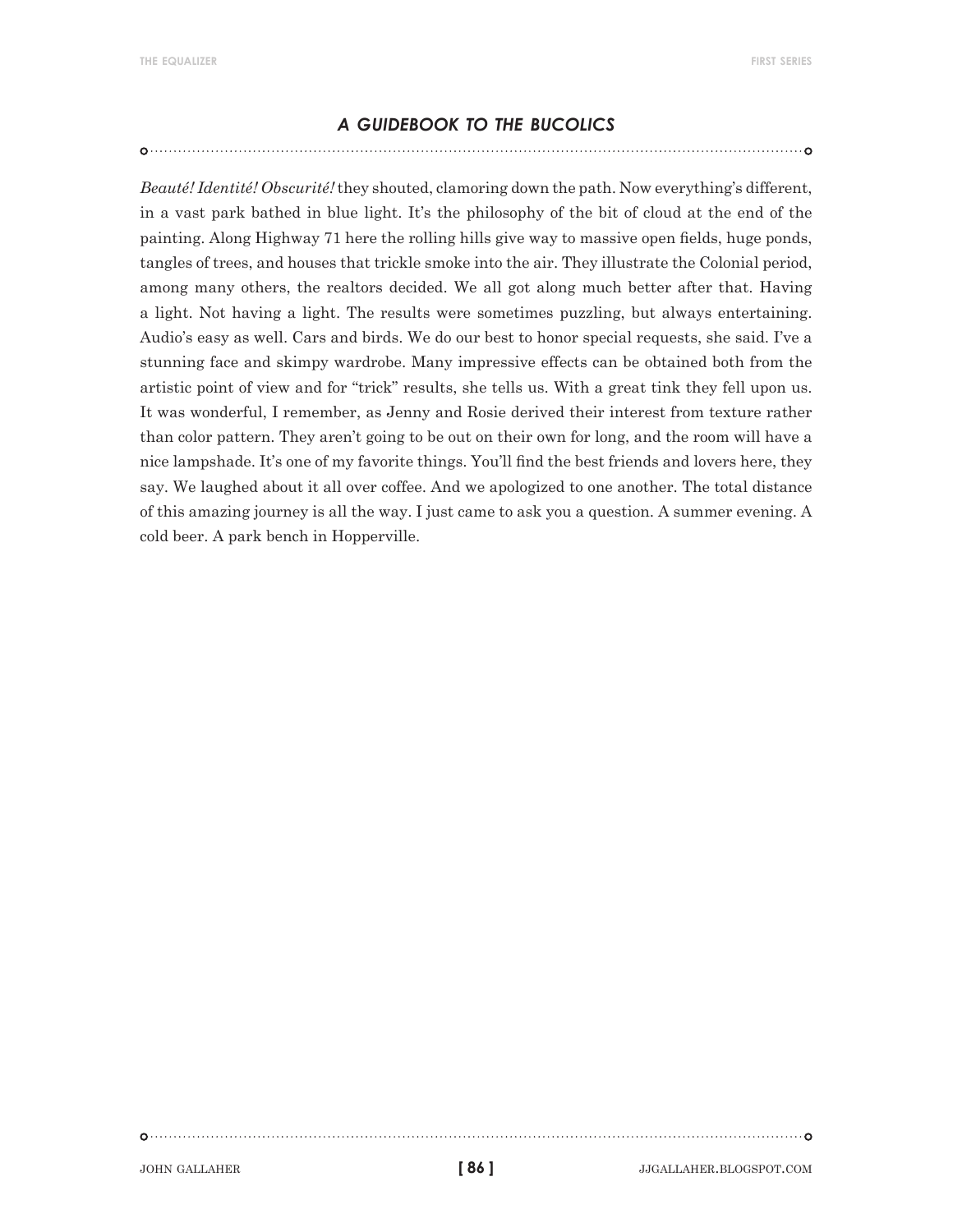#### *hopperville 8: what you were wearing*

And I hadn't felt this beautiful ever, and you were wearing your new beige suit and had never looked more of all those yummy things. At this point, you can drop items that you were wearing or holding. There are many other possible reasons for why you were not allowed to wear jewelry when you were a kid. The fact is, that suit you were wearing was terribly out of style. We can't believe your white socks were showing under your pants when you sat down. If you were wearing a headset at work you were making minimum wage, and everyone knew it. And everyone knew that if you did not do what the manager told you to do, you might get a red, scaly, crusty rash, like around your finger if you were wearing a ring. I would like to know where the shirt with the eagle you were wearing on Feb.27 is from. If you know this, you may need to ask what you might do if a wall suddenly loomed up when you were two feet away from it. If this was caused or made worse by the fact that you were not wearing a seat belt, the amount of damages you can collect from the other party may be reduced. Point being: I'm wearing a different shirt at the end than during the first part. And you were wearing extremely short shorts which flattered your long, tan legs, and a tiny blue-sleeved baseball shirt that exposed your golden, tan belly. What they were wearing, how old they were, etc., or even if you know who they are. You should bring the clothes you were wearing when you were attacked. Something that you were neither wearing nor holding in your hands. Perhaps you are one of these people. Perhaps I am. In clothes others may see as seductive.